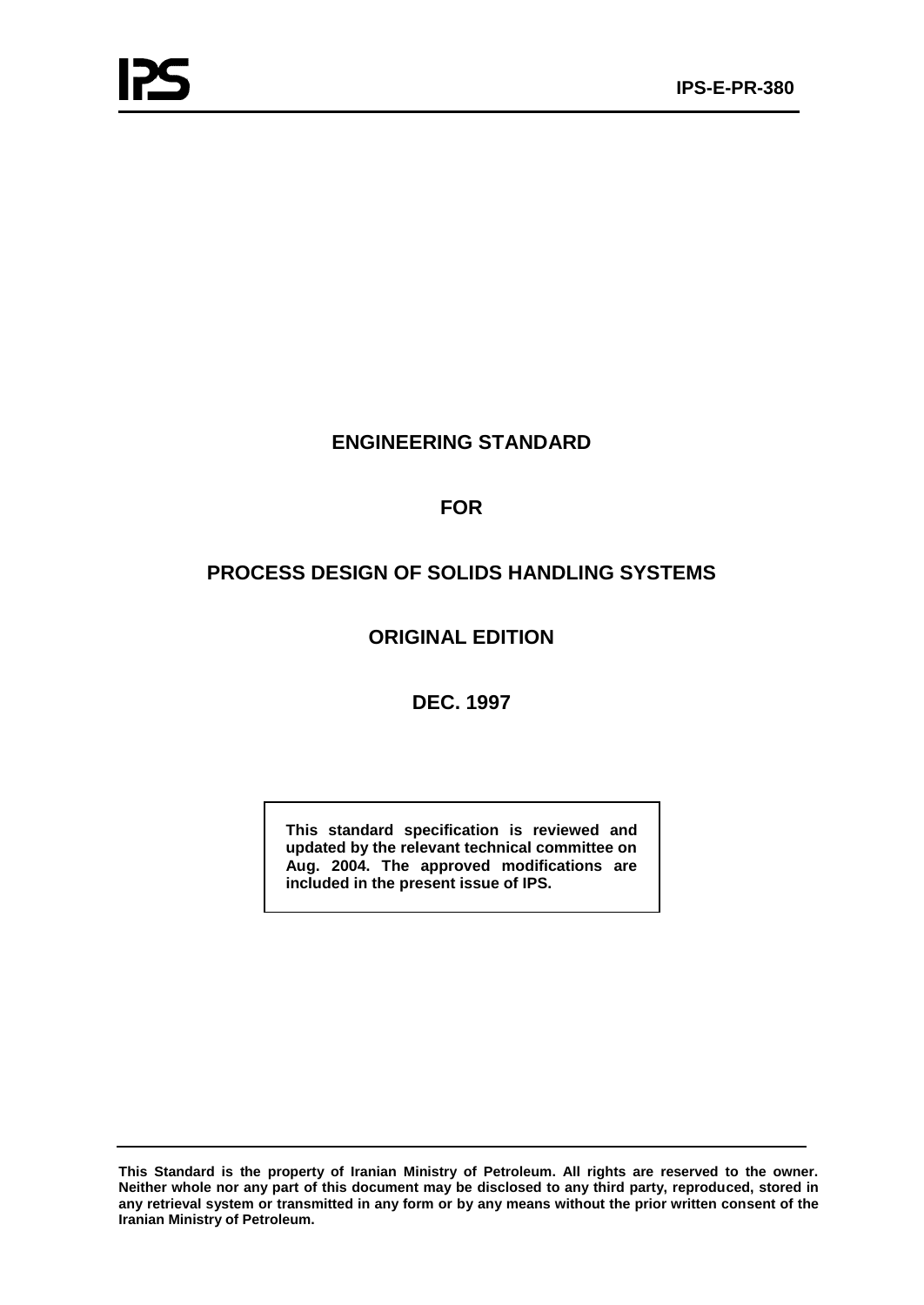# **CONTENTS:**

# PAGE No.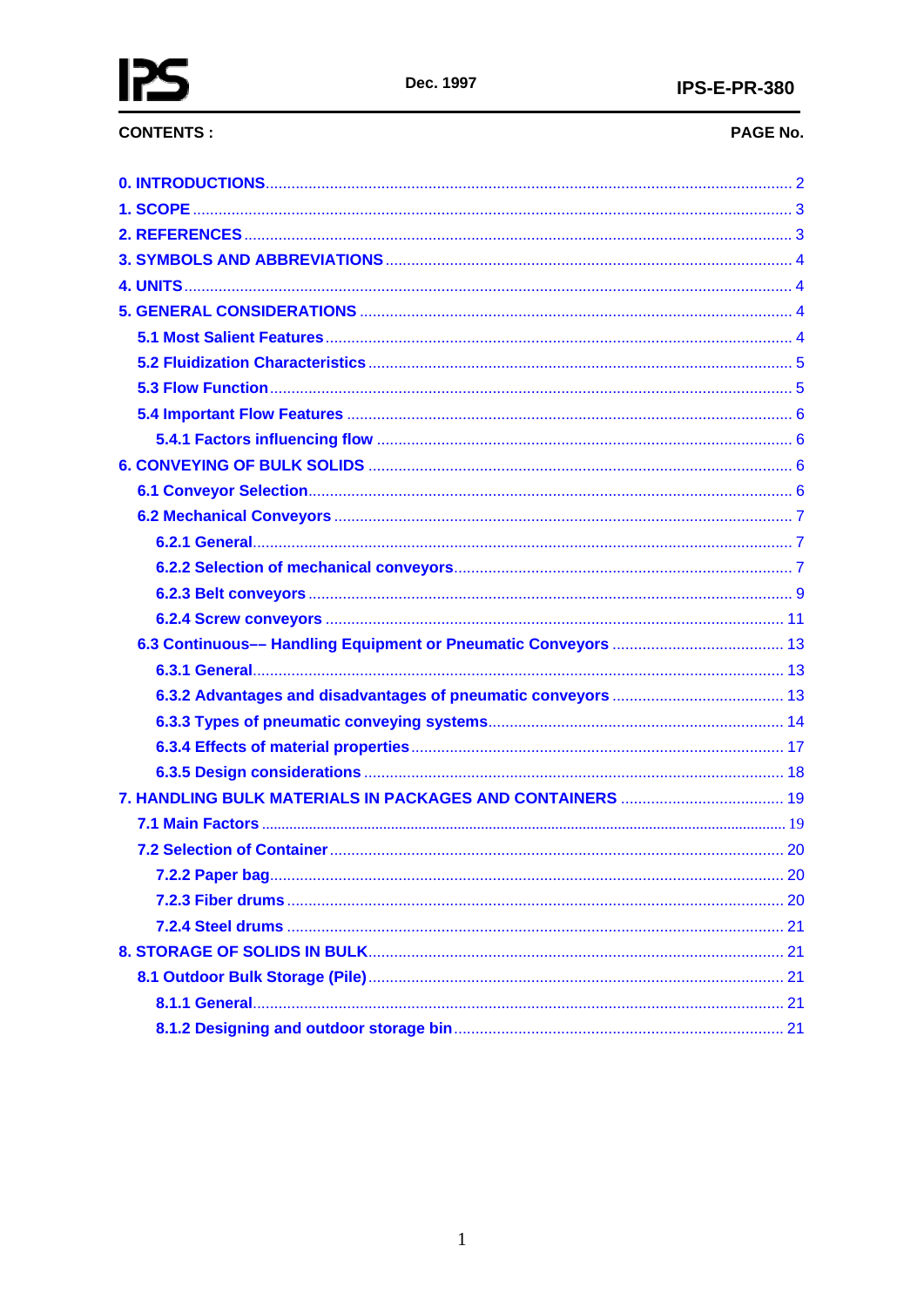# <span id="page-2-0"></span>**0. INTRODUCTIONS**

Handling of solids play an important role in the vast number of industries, particularly in chemicals and petrochemical process industries. Bulk materials handling comprises a wide range of techniques incorporating a number of handling modes. Attempts are made here to highlight some of the important modes specifically utilized in OGP process plants by providing basis on which the basic conveying requirements, and parameters are given for proper selection, design of the systems.

"Process Design of Offsite Facilities for OGP Processes", are broad and contain various subjects of paramount importance. Therefore, a group of Process Engineering Standards are prepared to cover this subject. This group includes the following Standards:

#### **STANDARD CODE STANDARD TITLE**

| IPS-E-PR-360 | "Process Design of Liquid and Gas Transfer and Storage" |
|--------------|---------------------------------------------------------|
| IPS-E-PR-370 | "Process Design of Loading & Unloading Facilities"      |
| IPS-E-PR-380 | "Process Design of Solids Handling Systems"             |

This Engineering Standard Specification covers:

#### **"PROCESS DESIGN OF SOLIDS HANDLING SYSTEMS"**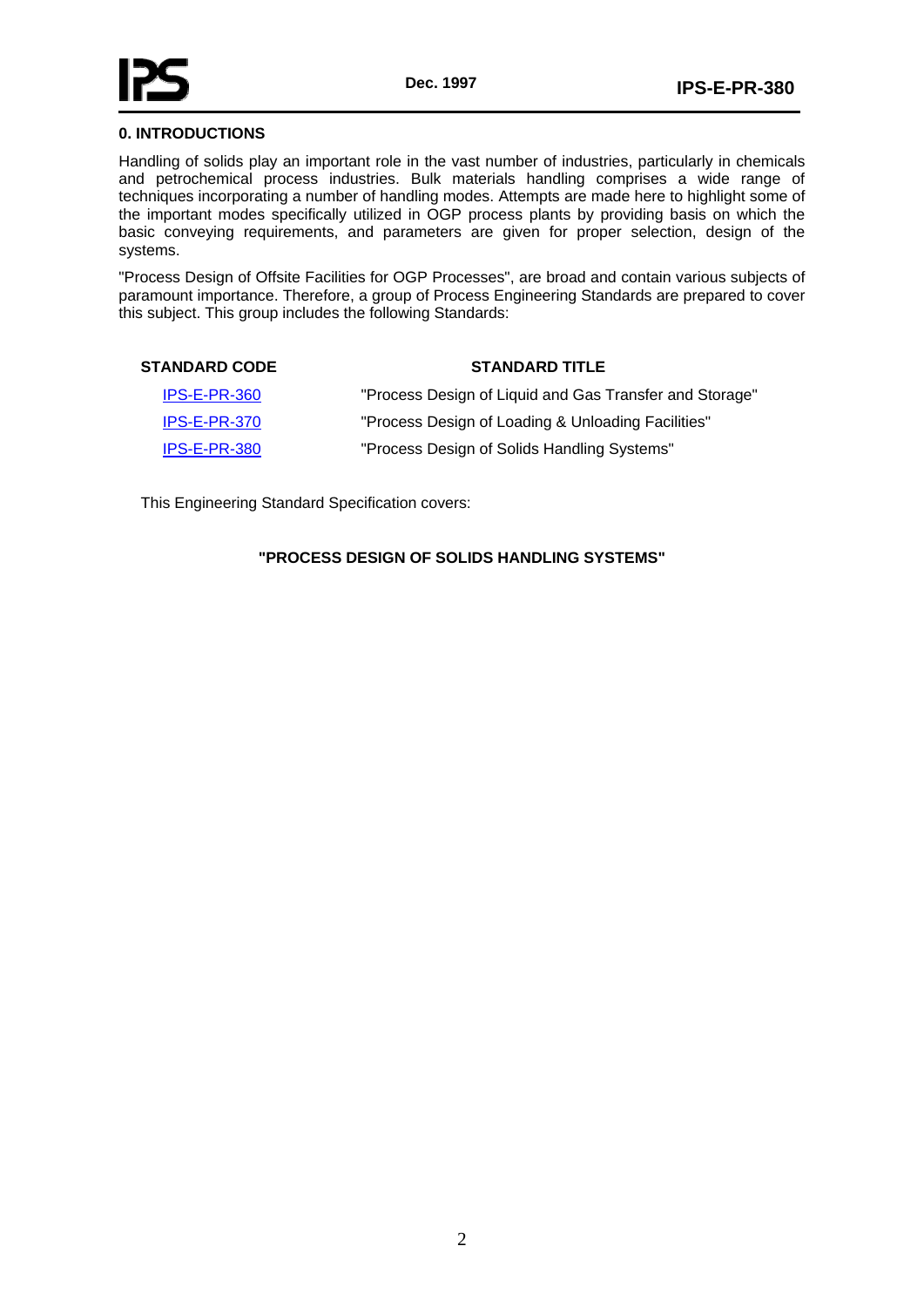<span id="page-3-0"></span>

#### **1. SCOPE**

This Engineering Standard Specification is intended to cover basic minimum process requirements, and governing the selection of a proper handling system for bulk materials, with specific concern to capacity requirements, material characteristics, process requirements, and flow properties of solids. Classification codes summarizing bulk solids behavior, process design considerations from the views of operating conditions and other process design information and criteria to the extent specified herein are covered.

#### **Note:**

**This standard specification is reviewed and updated by the relevant technical committee on Aug. 2004. The approved modifications by T.C. were sent to IPS users as amendment No. 1 by circular No. 240 on Aug. 2004. These modifications are included in the present issue of IPS.** 

#### **2. REFERENCES**

Throughout this Standard the following dated and undated standards/codes are referred to. These referenced documents shall, to the extent specified herein, form a part of this standard. For dated references, the edition cited applies. The applicability of changes in dated references that occur after the cited date shall be mutually agreed upon by the Company and the Vendor. For undated references, the latest edition of the referenced documents (including any supplements and amendments) applies.

### **BSI (BRITISH STANDARDS INSTITUTION)**

| BS 4409, Part 1, 1991 | "Screw Conveyors, Specification for Fixed Trough Type" |
|-----------------------|--------------------------------------------------------|
| BS 4409, Part 3, 1982 | "Screw Conveyors, Method for Calculating Driver Power" |

#### **ISO (INTERNATIONAL ORGANIZATION FOR STANDARDIZATION)**

| ISO 7119, 1st. Ed., 1981 | "Continuous Mechanical Handling Equipment for Loose<br><b>Bulk Materials Screw Conveyors"</b>                                          |
|--------------------------|----------------------------------------------------------------------------------------------------------------------------------------|
| ISO 5048, 2nd. Ed., 1989 | "Continuous Mechanical Handling Equipment Belt<br>Conveyors with Carrying Idlers-Calculation of Operating<br>Power and Tensile Forces" |
| ISO 2148, 1st. Ed., 1974 | "Continuous Handling Equipment Nomenclatures"                                                                                          |

#### **ANSI/CEMA (AMERICAN NATIONAL STANDARD INSTITUTE/CONVEYOR EQUIPMENT MANUFACTURERS ASSOCIATION)**

| 350 Class III E, 1st Ed., 1971 | "Screw Conveyors"            |
|--------------------------------|------------------------------|
| 350 Class IV E, 1st. Ed., 1970 | "Package Handling Conveyors" |

#### **IPS (IRANIAN PETROLEUM STANDARDS)**

| IPS-E-GN-100 | "Engineering Standard for Units"                |
|--------------|-------------------------------------------------|
| IPS-M-GN-210 | "Material and Equipment Standard for Conveyors" |

#### **IATA (INTERNATIONAL AIR TRANSPORTATION ASSOCIATION)**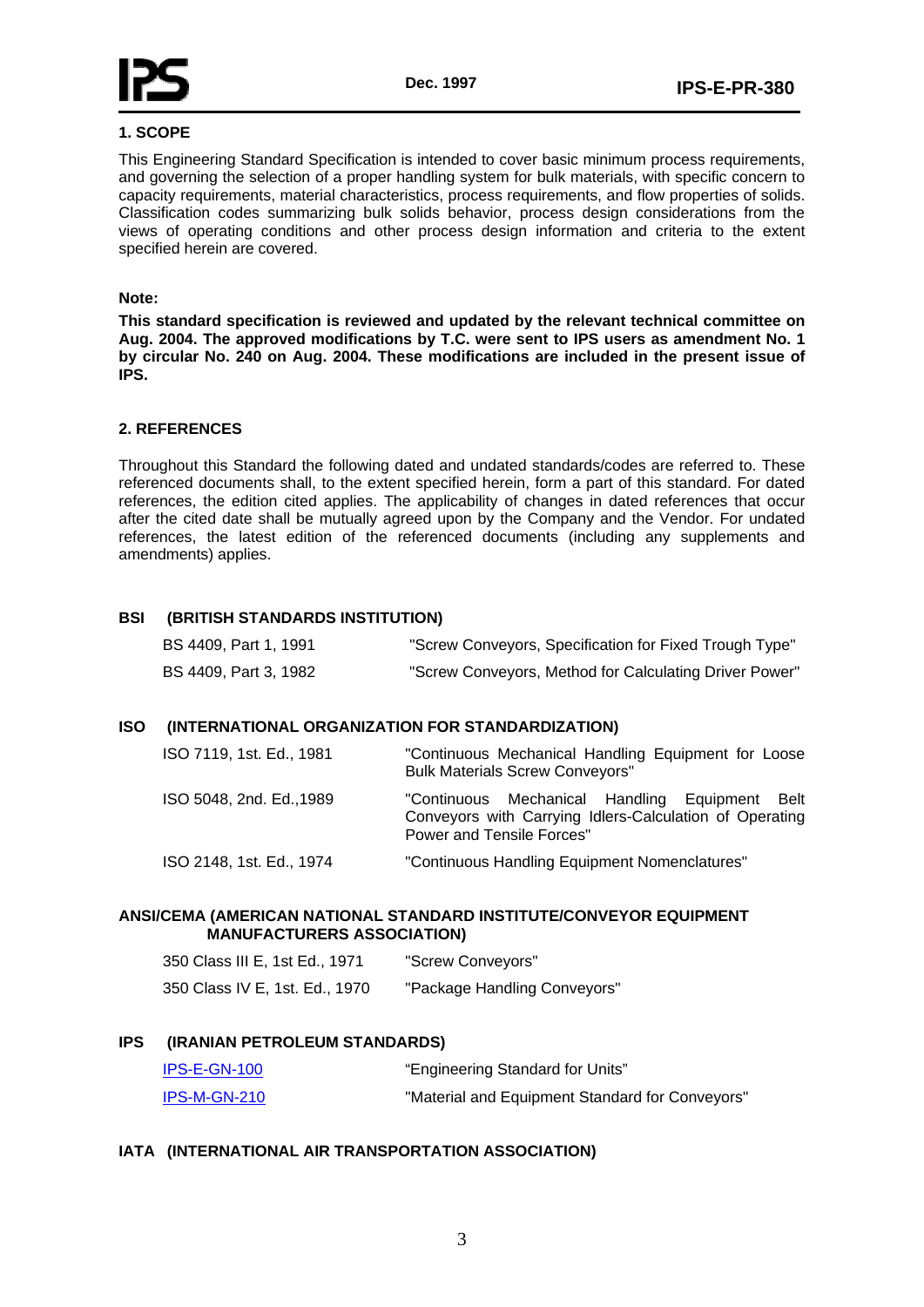<span id="page-4-0"></span>

# **CAB (CIVIL AERONAUTICS BOARD)**

|                           | <b>3. SYMBOLS AND ABBREVIATIONS</b>                          |
|---------------------------|--------------------------------------------------------------|
| CAB                       | Civil Aeronautics Board.                                     |
| CEMA                      | Conveyor Equipment Manufacturers Association.                |
| D                         | Nominal screw diameter, in (m).                              |
| <b>DOT</b>                | Department Of Transportation.                                |
| g                         | Acceleration due to gravity, in (m/s <sup>2</sup> ).         |
| н                         | Height to which the material to be elevated, in (m).         |
| <b>IATA</b>               | International Air Transportation Association.                |
| $I_{\mathsf{v}}$          | Volume flow rate, in (m <sup>3/h</sup> ).                    |
| L                         | Length of conveyor, in (m).                                  |
| <b>OGP</b>                | Oil, Gas and Petrochemical.                                  |
| $\mathsf{P}_\mathsf{H}$   | Power necessary for the progress of the material, in (kW).   |
| $\mathsf{P}_{\mathsf{N}}$ | Drive power of screw conveyor at no load condition, in (kW). |
| $\mathsf{P}_{\sf st}$     | Power due to inclination, in (kW).                           |
| $\rho$ (rho)              | Bulk density, in (kg/m <sup>3</sup> ).                       |
| $\phi$ (Phi)              | Trough filling coefficient, (dimensionless).                 |
| $\theta$ (theta)          | Cone angle, in (rad).                                        |
| W                         | Product capacity, or carrying capacity of belt, in (kg/s).   |

## **4. UNITS**

This Standard is based on International System of Units (SI), except where otherwise specified IPS-E-GN-100.

## **5. GENERAL CONSIDERATIONS**

#### **5.1 Most Salient Features**

Selection of a specific handling system for bulk materials requires a full knowledge of the physical and chemical properties of the materials to be handled. Material characteristics and the prevailing plant conditions, play an important role in determining the flow behavior of the product, thereby influencing the type of the equipment selected. The most salient features for selection of a suitable handling system are:

#### **a) Capacity**

Capacity requirement is a prime factor in conveyor selection. Belt conveyors which can be manufactured in relatively large sizes, to operate at high speeds, deliver large tonnage economically. On the other hands screw conveyors become extremely cumbersome as they get larger and can not be operated at high speeds without creating serious abrasion problems.

#### **b) Distance**

Length of travel is definitely limited for certain type of conveyers. With high-tensile-strength belting, the length limit on belt conveyors can be a matter of miles. Air conveyors are limited to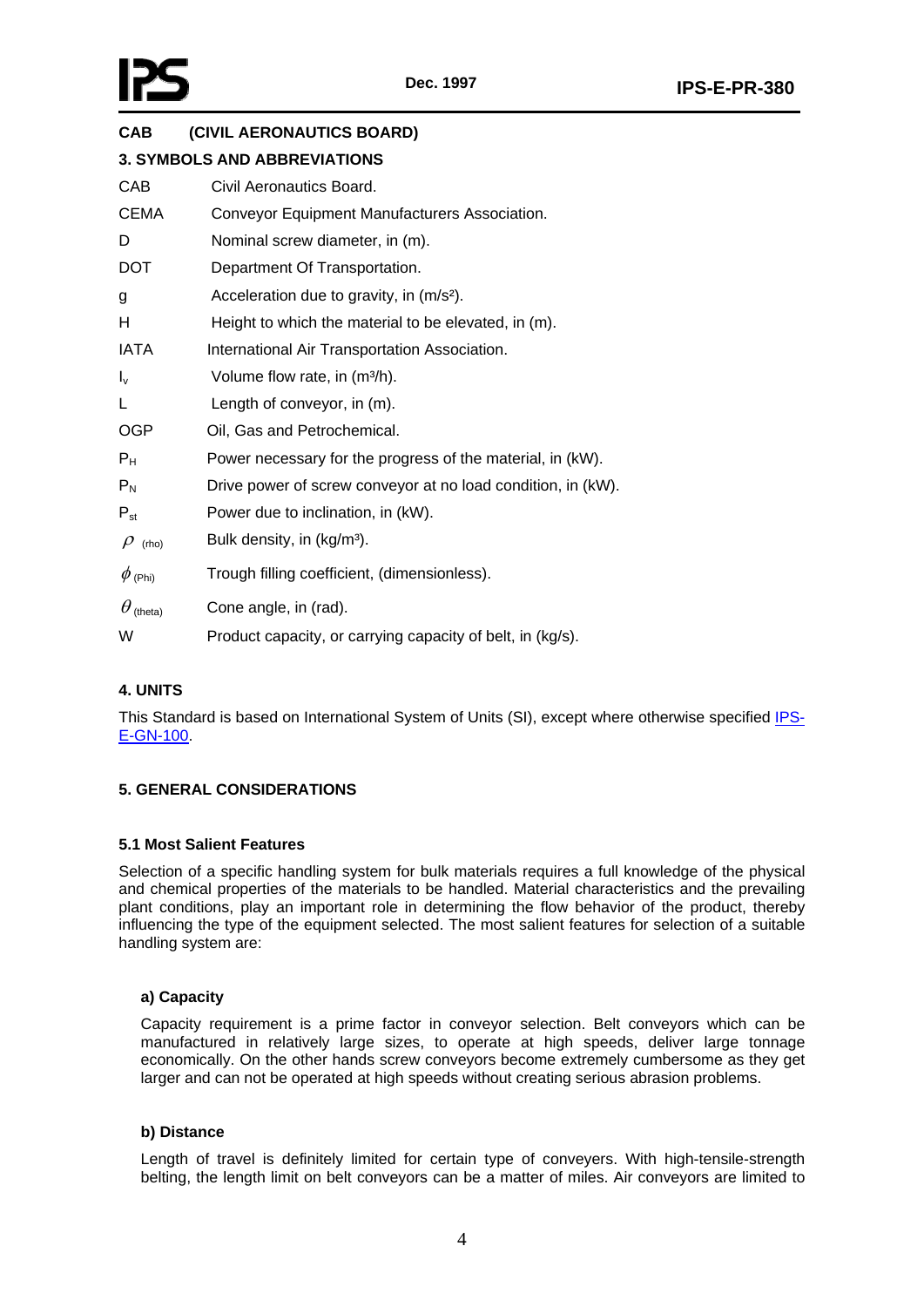<span id="page-5-0"></span>

300 meters, vibrating conveyors to 100 meters. In general as the length of travel increases, the choice among alternatives become narrower.

#### **c) Lift**

Lift usually can be handled most economically by vertical or inclined bucket elevators, but when lift and horizontal travel are combined, other conveyors should be considered. Conveyers that combine several direction of travel in single unit are generally more expensive, but since they require a single drive, this feature often compensates for the added base cost.

#### **d) Materials**

Material characteristics, both chemical and physical characteristics should be considered especially flowability, abrasiveness, friability and lump size. Effects of chemicals, moisture and oxidation effects from exposure to atmosphere can be harmful to the material being conveyed, or to the conveyor's material. Certain type of conveyors lend themselves to such special requirements better than the others.

#### **e) Processing**

Processing requirements can be met by some conveyors with little or no change in design. For example, screw conveyors are available for a wide variety of processing operations such as mixing, dewatering, heating and cooling. A continuous flow conveyor may provide a desired cooling for solids simply because it puts the conveyed material into direct contact with heat conducting metals.

### **f) Flow properties of solids**

The flow characteristics of bulk solid materials depend on their physical and chemical properties. The main characterizing factors to be considered in selection of solids conveying systems are:

#### **1) Product grouping**

The flowability of the product yields,two main categories of bulk solids is specified under 1.1 and 1.2 herein below:

#### **1.1) Group I**

This group includes free-flowing materials, i.e., non cohesive products; those that do not undergo any plastic deformation when subjected to high pressures. When the load is removed, the particles return to their original condition in terms of both shape, and flow characteristics.

#### **1.2) Group II**

All products which undergo plastic deformation when subjected to external pressure i.e., cohesive products for which the degree of deformation is strongly influenced by both temperature and moisture. When the load is removed, the particles do not regain their original shape, thereby yielding poor flow condition.

#### **5.2 Fluidization Characteristics**

The ability of the material to fluidize and whether the product has an affinity to trap air or gas is of major importance when designing and selecting of solids handling and storage systems.

#### **5.3 Flow Function**

Flow functions for both short and long residence time in silos and storage bins shall be taken into account in design and selection. Additional complications occur when the product is stored at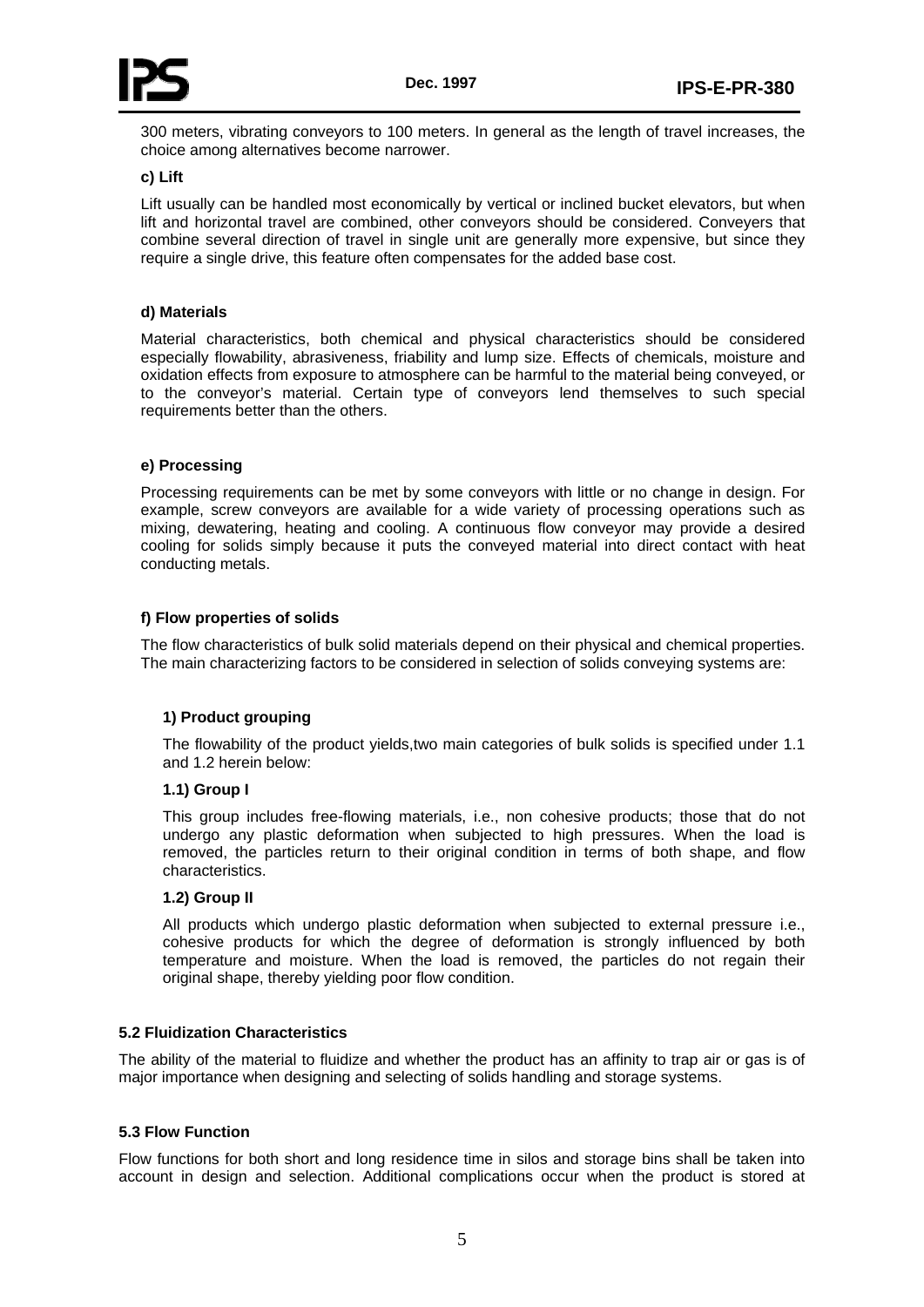<span id="page-6-0"></span>elevated temperature or when humidity could influence the moisture content of the product.

### **5.4 Important Flow Features**

For the successful operation of any materials handling system the flow of solids from bins and silos must be controlled. The following important features should be considered in selection and design of such storage facilities.

### **5.4.1 Factors influencing flow**

Three essential factors must be considered when designing a storage hopper or bin:

- **1) Geometric form of the hopper:** the elements which must be considered includes:
	- **a)** cone angle è (theta);
	- **b)** size of outlet;
	- **c)** shape (circular or rectangular);
	- **d)** hopper construction material.

### **2) Product characteristics:**

- **a)** particle size and shape;
- **b)** particle size distribution;
- **c)** particle density and bulk density;
- **d)** cohesiveness of the product;
- **e)** fluidizability;
- **f)** floodability;
- **g)** deaeration characteristics.

#### **3) Additional factors:**

- **a)** influence of humidity;
- **b)** temperature of product and process;
- **c)** storage time;
- **d)** ambient conditions.

## **6. CONVEYING OF BULK SOLIDS**

#### **6.1 Conveyor Selection**

**6.1.1** Main guidelines and prime factors are given under Clause 5 of this Specification that must be considered in the course of evaluating and selection. However, it is advisable to check with the manufacturer to be sure that the application is proper.

**6.1.2** Conveyor selection must be based on the as-conveyed characteristics of a material. For instantance if packing or aerating can occur in the conveyor, the machine's performance will not meet expectations if calculations are based on an average mass per cubic meter. Storage conditions, variations in ambient temperature and humidity, and storage methods may all affect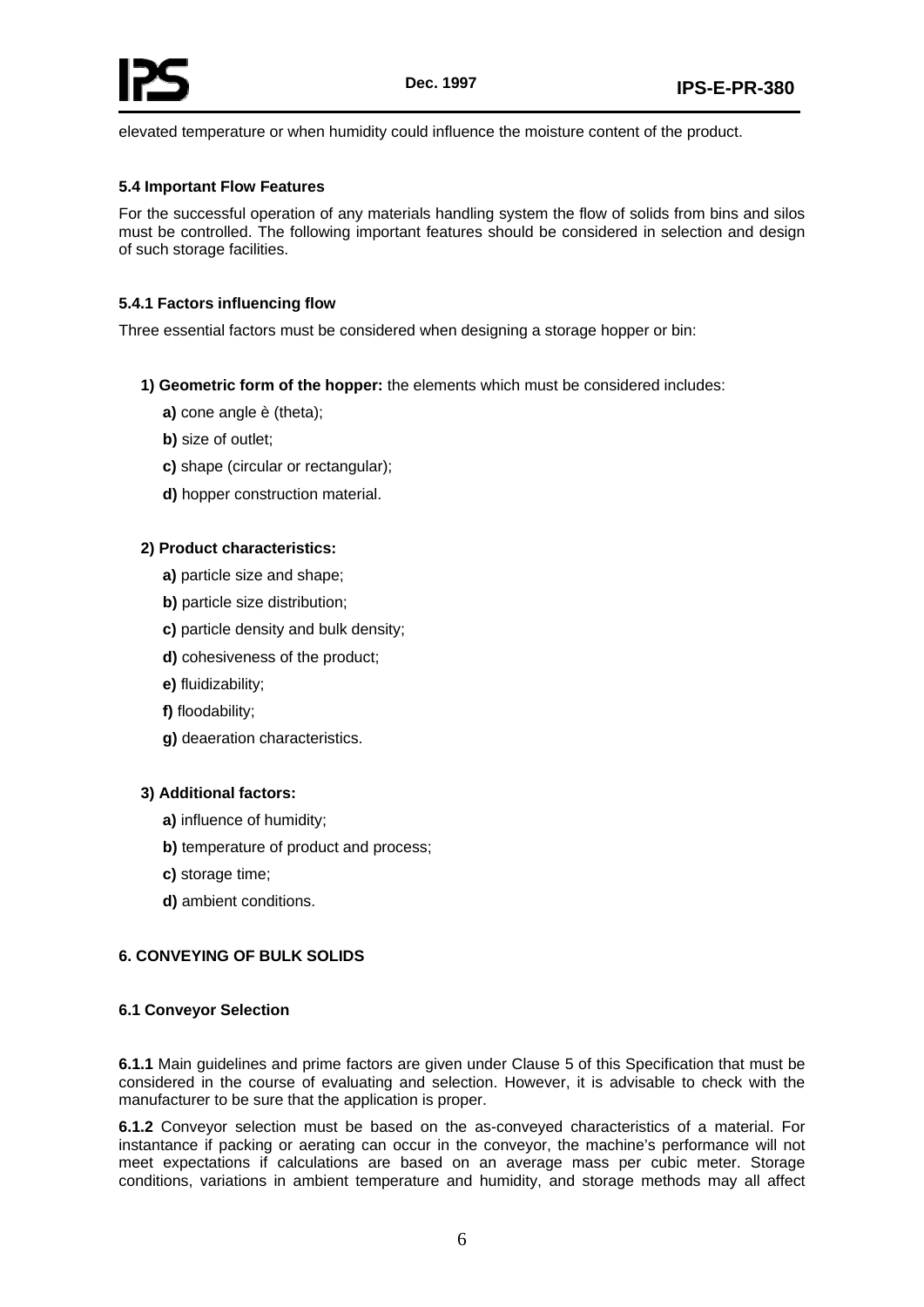<span id="page-7-0"></span>conveying characteristics. So, such factors should also be carefully considered before making a final conveyor selection.

#### **6.2 Mechanical Conveyors**

#### **6.2.1 General**

**6.2.1.1** Mechanical conveying techniques are the most widely used form of materials handling in chemical and petrochemical industries. Mechanical conveyors have distinct advantages in terms of the ability to effect accurate control in the monitoring of material from one process to another.

**6.2.1.2** Under this Standard Specification, some basic features of the various types of mechanical conveyors as well as the safety and environmental considerations are covered.

#### **6.2.2 Selection of mechanical conveyors**

**6.2.2.1** Not contrary with requirements given in Clause 5, the review to conveyor selection guide given in Table 1 is recommended to be considered.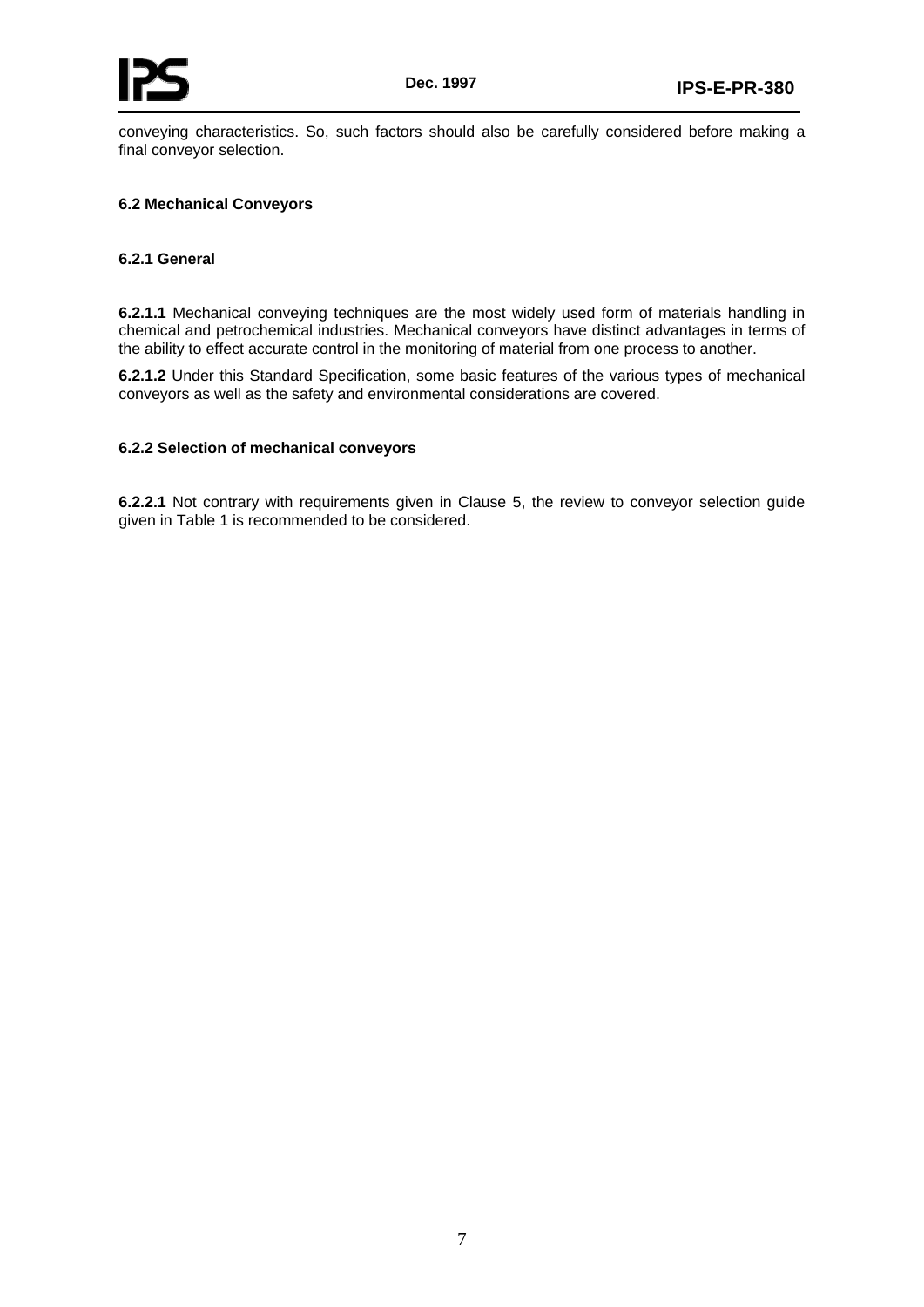| How to see today.                                                                                        |                      |                                       |           |                     |                       |                                                 |                              |                    |                  |                    |                 |                 |           |                  |          |                          |          |                       |            |      |                      |        |                             |               |                          |                                                        |                      |                     |                                                            |                         |             |                       |                               |                                                      |             |                           |                |             |                                              |                 |                |                     |                       |
|----------------------------------------------------------------------------------------------------------|----------------------|---------------------------------------|-----------|---------------------|-----------------------|-------------------------------------------------|------------------------------|--------------------|------------------|--------------------|-----------------|-----------------|-----------|------------------|----------|--------------------------|----------|-----------------------|------------|------|----------------------|--------|-----------------------------|---------------|--------------------------|--------------------------------------------------------|----------------------|---------------------|------------------------------------------------------------|-------------------------|-------------|-----------------------|-------------------------------|------------------------------------------------------|-------------|---------------------------|----------------|-------------|----------------------------------------------|-----------------|----------------|---------------------|-----------------------|
| POUSE KNOWNER PUTTING MAINTENANCE<br>In material (statistics screening<br>Black dots in spaces inclusive |                      | Manerial tran                         |           |                     |                       |                                                 |                              |                    |                  |                    |                 |                 |           |                  |          | compare profile          |          |                       |            |      |                      |        |                             |               |                          |                                                        |                      |                     |                                                            |                         |             |                       |                               | Material properties                                  |             |                           |                |             |                                              |                 |                |                     |                       |
| specification including and incorporate                                                                  |                      |                                       |           |                     |                       |                                                 |                              |                    |                  |                    |                 |                 |           |                  |          |                          |          |                       |            |      |                      |        | <b>Moter cals</b>           |               |                          |                                                        |                      |                     |                                                            |                         |             |                       |                               |                                                      |             |                           |                |             |                                              |                 |                |                     |                       |
|                                                                                                          | ļr                   |                                       |           |                     |                       |                                                 |                              | ij                 | ¥J               |                    | į               |                 |           | l<br>ĵ           |          | 15                       |          |                       |            | n va |                      |        |                             |               |                          | j                                                      |                      | э                   |                                                            | 1                       |             |                       | ł                             |                                                      | 1           |                           | f              |             | J                                            |                 |                | j                   |                       |
|                                                                                                          |                      |                                       |           |                     |                       |                                                 |                              |                    |                  |                    |                 |                 |           |                  |          |                          |          |                       |            |      |                      |        |                             |               |                          |                                                        |                      |                     |                                                            |                         |             |                       |                               |                                                      |             |                           |                |             |                                              |                 |                |                     |                       |
|                                                                                                          |                      |                                       |           |                     |                       |                                                 |                              |                    |                  |                    |                 |                 |           |                  |          |                          |          |                       |            |      |                      |        |                             |               |                          |                                                        |                      |                     |                                                            |                         |             |                       |                               |                                                      |             |                           | (3.681-641)194 | 3.081 1940) |                                              |                 |                |                     |                       |
|                                                                                                          |                      |                                       |           | <b>BURGHAMIRVIT</b> |                       |                                                 |                              |                    |                  |                    |                 |                 | ≡ce       | 87 E<br>87 S     | W61      | 見合き                      | W 6 7    | 183                   | acz        |      |                      |        |                             |               |                          |                                                        |                      |                     |                                                            |                         |             |                       |                               |                                                      | <b>10.0</b> | to. <del>ca - a</del> r   |                |             | IN 8 L                                       | <b>THIS COL</b> | (u0ys (: 0) 1) | <b>USA THE</b>      | <b>THEM IS EMPORT</b> |
| Canwyw type                                                                                              |                      |                                       | pure soo, |                     |                       |                                                 |                              |                    |                  |                    |                 |                 |           |                  |          |                          |          |                       | 710087     |      |                      |        |                             |               |                          |                                                        |                      |                     |                                                            |                         |             |                       |                               |                                                      | лотаат      |                           | $0.051 - 501$  | 17 福岡市      | Andreas 1                                    |                 |                |                     |                       |
|                                                                                                          | сопата редакција     | <b>Capacity</b><br>paas pasporsuoougs | ab peau   | <b>ANNIS</b>        | esemperature endoumen | <b>Marchanold</b><br><b>BURGHALLING BUSHING</b> | <b>William Filter Dep OL</b> | мильностью бар ру. | wheel the bap oc | wrwma fap gy os dn | anil Ingianit   | eunadura)       | ФT<br>¥η. | 3340<br>德型<br>福音 | তৰ<br>横作 | σn                       | 63<br>酒作 | 39.AD                 |            |      |                      |        |                             | льков звотное | (Rep sit on o) avintanti | (640.09.91.9E) usidenzi<br>test 20 or 21) enimoli-ssif | (Dap OS 91 OG) ANDRE | enezatora de adonça | (Ques-pa sumport) Gurinae,<br>Capital requestion positions | <b>Magazine William</b> | sónya poom. | DOOMOING @ 13(LLIANIS | 499年14日<br><b>BUORNAL-UON</b> | Automotive by Started                                | DT 03.      | 1011<br><b>THE LEADER</b> |                |             | (MGT 01-03 - YNO) VRHIM<br><b>LIBERATURE</b> | LE AREE ARM     | "RIGHWON       | <b>SALON ALDING</b> | THE POST ASSAULT.     |
| Apron conveyor-deep pan                                                                                  | ۰                    | ۰<br>۰                                | ۰         |                     |                       | ۰                                               | ٠                            | ۰                  | ۰                | ÷                  | ۰               | 479             | ۰<br>۰    |                  | ۰        | ٠                        | ۰        |                       |            | ۳    | ×                    | 5<br>Σ | ×                           |               | ۰                        | ۰<br>۰                                                 |                      |                     |                                                            |                         |             |                       | ۰<br>۰                        | m                                                    | ۰           | ۰<br>۰                    |                |             | ۰                                            | ÷               | ٠              |                     |                       |
| Apron conveyor -hinged pun                                                                               | ٠                    | Ŧ<br>۰                                | ۰         |                     |                       | ۰                                               | ۰                            | ۰                  | m                |                    | ٠               | ۰<br><b>ISS</b> | ۰         |                  | ۰        | ٠                        |          |                       |            |      | ۰                    | ⊪<br>۰ |                             |               |                          |                                                        |                      |                     |                                                            | ۰                       | ٠           | ۰                     | ۰<br>۰                        | ÷                                                    |             | ٠<br>۰                    |                |             | ۰<br>٠                                       | m.              | ٠              | ۰<br>۰              |                       |
| Apron conveyor thallow pan                                                                               | Ŧ                    | ō<br>٠                                | ۰         |                     |                       | ۰                                               | ٠                            | ٠                  | m                |                    | ٠               | ۰<br>e.         | ۰         |                  | ۰        | ٠                        |          |                       |            | ۰.   | ۰                    | ۰<br>۰ | ۰                           | ۰             |                          | ۰<br>۰                                                 |                      |                     | ۰                                                          |                         | ۰           |                       | ۰<br>۰                        | ÷                                                    | ۰           | ۰<br>۰                    | ۰              |             | ۰<br>۰                                       | <b>The Co</b>   | ۰              | $\blacksquare$      |                       |
| Belt conveyor-nober belt                                                                                 | $\overline{\bullet}$ | Ŧ                                     | ۰         |                     |                       | ۰                                               | ۰                            | m                  | m                |                    | ۰               | ۰<br>选择         | ۰         | ۰                | ۰        | ٠                        | ۰<br>۰   |                       | m          | ۰    | ۰<br>۰               | ۰      | ж                           | ۰             | m,                       | ۰<br>۰                                                 | m                    | ۰                   | ۰<br>۰                                                     | ۰                       | ۰           | ۰                     | 躗<br>۰                        | <b>SILL</b>                                          | ۰           | ÷<br>۰                    |                |             | ۰<br>۰                                       | ÷               | ۰              | œ.                  |                       |
| Belt conveyor-shuttle                                                                                    | ۰                    | ۰                                     | ۰         |                     | ۰                     | ۰                                               |                              |                    |                  |                    | ۰               | ۰               | ٠         |                  |          |                          |          |                       | ÷          | ۰    | ۰                    | ۰<br>۰ |                             |               | <b>INC</b>               | ۰<br>۰                                                 | ۰                    | ٠                   | ٠<br>۰                                                     | ۰                       | ۰           |                       | w.<br>۰.                      | ÷                                                    | ۰           | m.<br>۰                   |                |             | ۰<br>۰                                       | ۰               | ۰              |                     |                       |
| <b>Belt conveyor-steel tand</b>                                                                          | ۰                    | ۰                                     | ۰         |                     |                       | ۰                                               | ۰                            |                    |                  |                    | ۰               | ٠<br><b>STA</b> | ٠         | ۰                | ۰        | ۰                        | ۰<br>۰   |                       | œ.         | ۰    | ۰                    | т<br>۰ |                             |               |                          | ۰<br>٠                                                 | ۰                    | ۰                   | ۰<br>۰                                                     | ۰                       | ۰           |                       | ۰                             |                                                      |             | ۰<br>۰                    |                | ۰           |                                              |                 |                |                     |                       |
| Belt conveyor -with plows                                                                                | ۰                    | ۰                                     |           | ۰                   | æ.                    | ۰                                               | ۰                            |                    |                  |                    | ۰               | ۰<br>π          | ٠         | ۰                | ۰        | ۰                        | ۰<br>۰   |                       |            | ۰    | ۰                    |        |                             |               |                          | ۰<br>۰                                                 |                      |                     | ۰                                                          |                         | ۰           | ۰<br>۰                |                               |                                                      | ۰           | <b>COL</b><br>٠           |                |             | ۰<br>۰                                       | ۰               | ۰              | ۰                   |                       |
| Belt conveyor with mother tripper                                                                        | ۰                    | ۰                                     |           |                     | ۰                     | ۰                                               |                              |                    |                  |                    | ۰               | ۰<br>w          | ۰         | ۰                | ۰        | ۰                        | ۰<br>۰   |                       | m.         | ۰    | ۰<br>٠               | ۰      |                             | m             | œ.                       | ۰<br>۰                                                 |                      |                     | ۰                                                          |                         | ۰           | ۰                     |                               |                                                      | ۰           | <b>COLOR</b><br>۰         |                |             | ۰                                            |                 |                |                     |                       |
| Belt conveyor with stationary inpper                                                                     | ۰                    | ۹                                     |           | ۰                   | ٠                     | ۰                                               | ۰                            | m                  | m                |                    | <b>TEL</b><br>۰ | ۰               | ۰         |                  |          | ۰                        | ۰<br>۰   |                       | <b>COL</b> | ۰    | ۰<br>۰               | ۰      | <b>The Contract</b>         | ÷             | ш                        | ۰<br>۰                                                 |                      | ٠                   | ۰                                                          |                         | ۰           | ۰                     |                               |                                                      | ۰           | <b>STEP</b><br>۰          |                | ۰           | ۰                                            | ۰               | ۰              | œ.                  |                       |
| <b>Drag chan conveyed</b>                                                                                | ۰                    | ۰<br>¥                                | o         | ۰                   |                       | ٠                                               | 画                            | 柵                  |                  | ۰                  | 99<br>٠         | ۰               | ٠         |                  | ۰        |                          |          | ۰                     | ۰          | ۰    | ۰<br>т               |        |                             |               |                          | ۰                                                      |                      |                     |                                                            |                         | ۰           | ۰<br>۰                |                               |                                                      | ۰<br>٠      | ۰                         | ۰              | ۰<br>۰      | ٠                                            | m               | ۰              | т                   |                       |
| En musse conveyor                                                                                        | ٠                    | ۰<br>Ŧ                                |           | Ŧ                   |                       | ۰                                               | ۰                            | ۰                  | ۰                |                    | œ.              | ۰<br>۰          | ۰         |                  | ۰        | ۰                        | ۰<br>۰   |                       | ۰          | ۰    | ۰<br>۰               |        |                             |               |                          | ۰                                                      |                      |                     |                                                            |                         |             | ۰                     |                               | ۰                                                    | ۰<br>٠      | ۰                         |                | ۰           | and i                                        | œ.              | ۰              | ۰                   |                       |
| Flight conveyor                                                                                          | ۰                    | ۰                                     | ۰         | ۰                   | ۰                     | ۰                                               | ۰                            | ۰                  | ٠                | ÷                  | and .<br>۰      | ۰               | ۰         |                  | ۰        | ۰                        | ۰        |                       |            | ۰    | ۰<br>۰               | ٠      |                             |               |                          | ۰<br>۰                                                 |                      |                     |                                                            |                         | ۰           | ۰                     |                               | m                                                    | ۰<br>۰      | ٠                         | ۰              | ۰           | ۰                                            |                 | ۰              | ۰                   |                       |
| Gravity discharge comeyor                                                                                | ۰                    | ۰                                     |           | ۰                   |                       | ۰                                               |                              |                    |                  |                    |                 | ۰<br>۰          |           |                  | ۰        | ۰                        | ۰<br>۰   |                       |            | ۰.   | ۰<br>۰               |        |                             |               |                          | ۰<br>٠                                                 |                      | ۰                   |                                                            |                         | ۰           | ۰                     |                               | and i                                                | ۰<br>۰      | ٠                         |                | ۰           |                                              |                 | ۰              | œ.                  |                       |
| Pinosed bucket conveyor                                                                                  | ۰                    |                                       |           | ī                   | ۰                     | ۰                                               | ۰                            | ۰                  | ۰                | ۰                  | ۰<br>۰          | ۰               | ۰         |                  | ۰        | ۰                        | ۰<br>۰   |                       |            | ۰    | ۰<br>۰               | ۰      |                             |               | ۰                        | ⊪<br>۰                                                 |                      |                     |                                                            | ۰                       | ۰           | ۰                     | Ŧ                             | ÷                                                    | ۰<br>۰      | ۰                         | ۰              | ۰           | ۰                                            | m               | ۰              | Ŧ                   |                       |
| Screw conveyor                                                                                           | ۰<br>۰               | ۰                                     | ۰         | ۰                   |                       | ۰                                               | ۰                            |                    | m                | <b>ISS</b>         | ۰               | ۰               | ۰         | <b>TEN</b>       | ٠        |                          |          | ۰                     | ۰          | ۰    | ۰<br>۰               |        |                             |               |                          | ۰                                                      |                      | ۰                   |                                                            |                         |             | ۰                     |                               | ۰                                                    | ۰<br>۰      | ۰                         | ۰              | ۰           | m                                            | m               | ۰              |                     |                       |
| Siat conveyor                                                                                            | ۰                    | ۰                                     |           |                     |                       | ۰                                               | ۰                            |                    |                  |                    | ۰<br>۰          | ۰               | ۰         | ۰                | ۰        |                          |          |                       |            |      | ۰                    | ۰      | ۰                           | ۰             |                          |                                                        |                      |                     |                                                            |                         |             | ۰<br>œ.               | ۰                             |                                                      | ۰<br>٠      | ۰                         |                | ۰           | ۰                                            | œ.              | ۰              | ۰                   |                       |
| Stiding chain conveyor                                                                                   | ۰                    | ۰                                     | œ.        | ÷<br>÷              |                       | ۰                                               | ۰                            | m                  |                  |                    | ۰<br>۰          | ۰               | ۰         | ٠                | ٠        | ۰                        | ۰        |                       |            |      | ٠<br>۰               | ٠      | ۰                           | ۰             |                          | ۰                                                      |                      |                     |                                                            | ۰                       | ۰           | ۰<br>۰                |                               |                                                      | ۰<br>۰      | ۰                         | ۰              | ۰           |                                              | <b>HOTE</b>     | ۰              | ۰                   |                       |
| Vibrating commyon                                                                                        | ۰                    | Ŧ<br>Ŧ                                |           | ×<br>۰              | ۰                     | ۰                                               | ۰                            | <b>BRIT</b>        |                  |                    | ۰               | ٠               |           | ٠                | ۰        |                          |          | <b>BB</b>             | m          | ۰    | ۰<br>Ŧ               | ۰      | ۰                           | ۰             | ۰                        |                                                        |                      |                     |                                                            | ۰                       | ۰           | ۰                     | ۰                             | e.                                                   | ۰<br>٠      | ۰                         | ۰              | ۰<br>÷      | ۰                                            | ۰               | ۰<br>۰         |                     |                       |
|                                                                                                          |                      |                                       |           |                     |                       |                                                 |                              |                    |                  | ğ                  |                 |                 |           |                  |          |                          |          |                       |            |      |                      |        |                             |               |                          |                                                        |                      |                     |                                                            |                         |             |                       |                               |                                                      |             |                           |                |             |                                              |                 |                |                     |                       |
|                                                                                                          |                      |                                       |           |                     |                       |                                                 |                              |                    | <b>DRI</b>       | Special            |                 |                 |           |                  |          | considerations required. |          |                       |            |      |                      |        | <b>Consult manufacturer</b> |               |                          | 編                                                      |                      |                     |                                                            |                         |             |                       |                               | Investigate maximum operating angle for material har |             |                           |                |             |                                              |                 |                |                     |                       |
|                                                                                                          |                      |                                       |           |                     |                       |                                                 |                              |                    |                  |                    | <b>Larright</b> |                 |           |                  |          | Special steels,          |          | <b>Bally Maryland</b> | į          |      | Belleville (Contact) |        |                             |               |                          |                                                        | ŧ                    | <b>Contract</b>     |                                                            | ī                       | Ī           |                       |                               |                                                      |             |                           |                |             |                                              |                 |                |                     |                       |
|                                                                                                          |                      |                                       |           |                     |                       |                                                 |                              |                    | é,               | C                  |                 |                 |           |                  |          |                          |          |                       |            |      |                      |        |                             |               |                          |                                                        |                      |                     |                                                            |                         |             |                       |                               |                                                      |             |                           |                |             |                                              |                 |                |                     |                       |

# **TABLE 1 - CONVEYOR SELECTION GUIDE**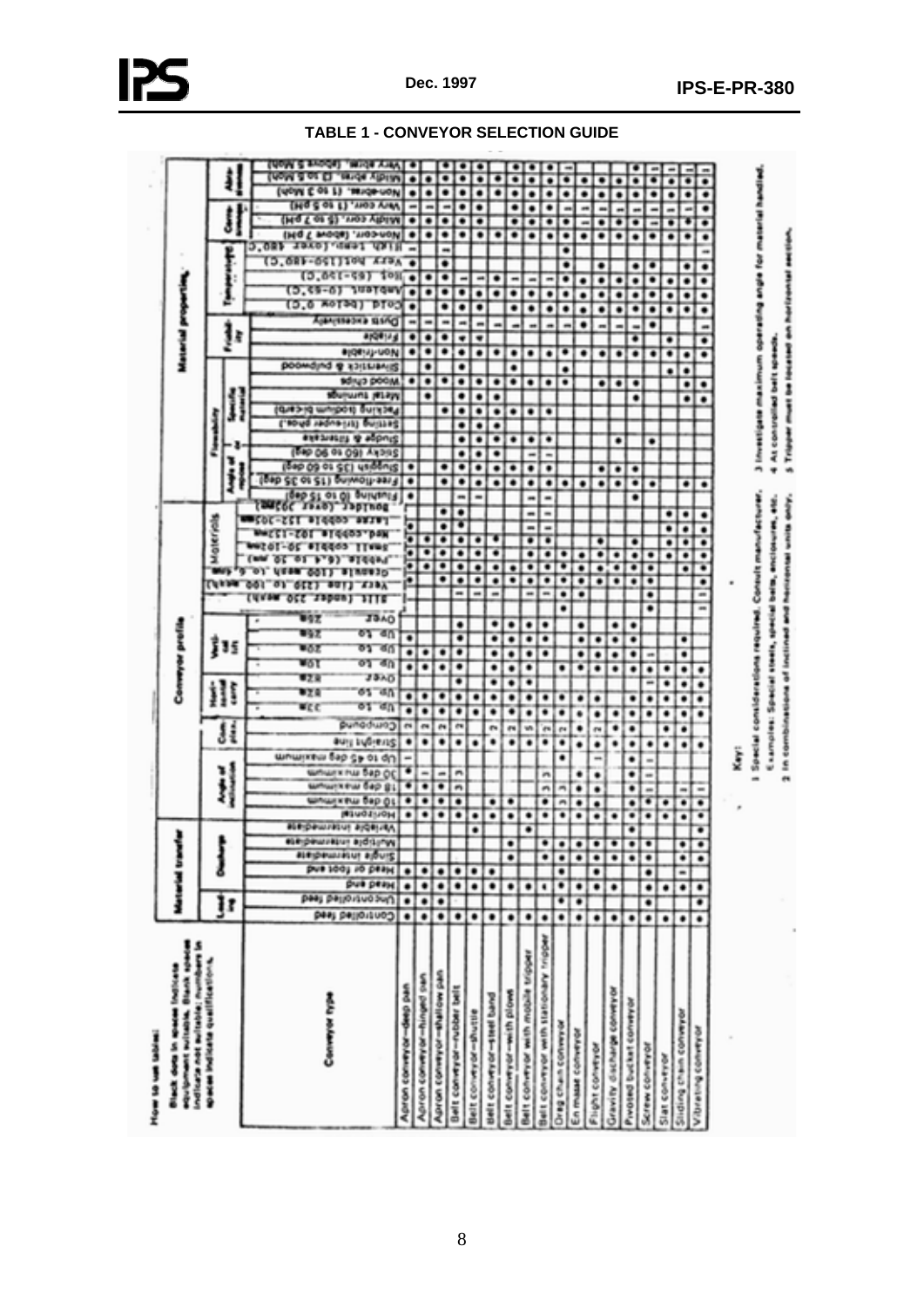<span id="page-9-0"></span>

#### **6.2.3 Belt conveyors**

#### **6.2.3.1 General**

Belt conveyors are the most widely used and versatile mode of mechanical conveying systems employed to transport materials horizontally or on an inclined either up or down. Fig. 1, represents a typical belt-conveyor arrangement, with following main components of the system:



### **TYPICAL BELT-CONVEYOR ARRANGEMENT**

#### **Fig. 1**

**a)** The belt, which forms the moving and supporting surface on which the conveyed material rides.

**b)** The idler, which form the supports for the carrying and return strands of the belt.

**c)** The pulleys, which support and move the belt and control its tension.

**d)** The drive, which imparts power to one or more pulleys to move the belt and it's load.

**e)** The structure, which supports and maintains the alignment of the idlers and pulleys, and supports the driving machineries.

#### **6.2.3.2 Requirements**

**6.2.3.2.1** Unless otherwise specified, all conveyers, drives, supports, electricals including control panel and other materials necessary to complete the conveying system shall be furnished by the Vendor.

**6.2.3.2.2** Vendor shall furnish all appliances, special tools, and accessories that are necessary or incidental to the proper installation and safe operation of the equipment, even though these items may not be included in the drawings, specifications, or data sheets.

**6.2.3.2.3** A summary of utility requirements including electric power, plant and instrument air, cooling water, steam, etc., shall be submitted with the Vendor's quotation.

**6.2.3.2.4** Vendor shall submit recommendations for following 3 categories of spare parts:

- **a)** Erection and pre-commissioning.
- **b)** Commissioning and initial operation.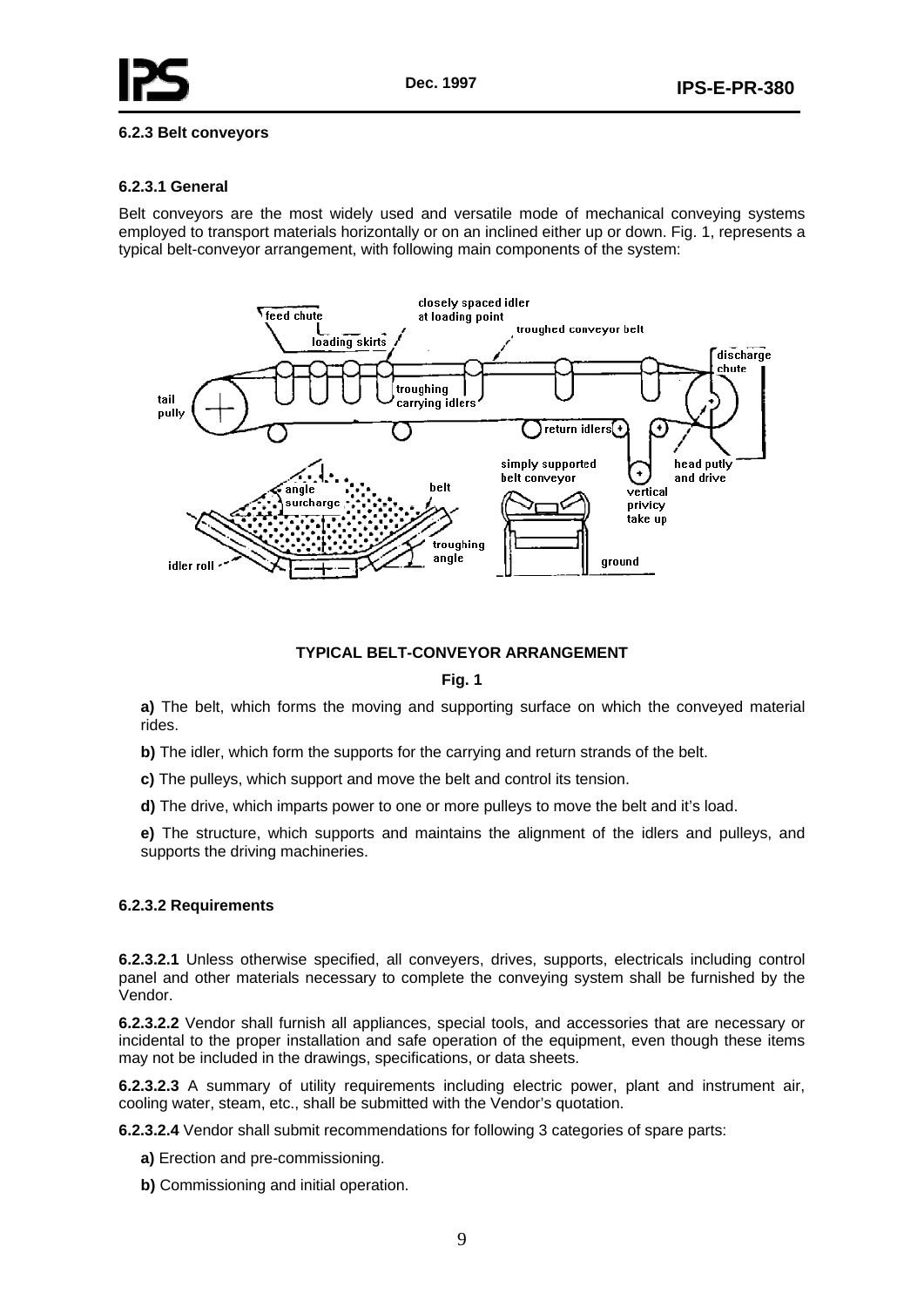**c)** 2 years of normal operation.

#### **6.2.3.3 Design**

**6.2.3.3.1** Conveying system shall be designed for 24 hours, continuous operation at the rated output in the specified environment.

**6.2.3.3.2** General arrangement drawings of conveying system showing location of gravity take-up, bents, support locations, etc., which shall be prepared by the Vendor.

**6.2.3.3.3** Vendor shall be responsible to guarantee performance of the belt conveyor system. The data sheets, and drawings shall indicate minimum requirements, but these shall in no way relieve the Vendor from his responsibility for providing a system capable to meet the required performance.

**6.2.3.3.4** Materials of construction shall be selected and specified in accordance with service condition and handling material specification see IPS-M-GN-210.

**6.2.3.3.5** Belt conveyors shall be CEMA Grade 2, designed for the material conveying temperature.

**6.2.3.3.6** The following operating conditions shall be considered in belt conveyor design:

**a)** Service condition, is the first step which should be considered. The method by which the conveyor will be fed, the point where loading will takes place, and where the material will be discharged.

**b)** Surroundings, which involve such conditions as high temperature or corrosive atmosphere can affect the belt, machinery and structure.

**c)** Continuous service, may require extremely high quality components and even specially designed equipment for servicing while the belt is in operation.

**d)** Belt width and operating speed, are functions of the bulk density and lump size of the material, using the narrowest possible belt for a given lump size and operating it at maximum speed can result in lowest cost.

**e)** For detailed design requirement of belt conveyors, reference is given to ISO 5048, 1989, "Continuous Mechanical Handling Equipment Belt Conveyors".

**6.2.3.3.7** The following criteria shall be considered in design of the belt conveyor:

**a)** Belt conveying capacity, belt incline, and belt loading points shall clearly be determined in design data sheets.

**b)** Design and engineering of belt conveyors must be directed toward keeping the belt in operating condition.

**c)** The belt transfer points should be reduced to a minimum to cut degradation, dust and cost.

**d)** All belt lines should be elevated to a specified level above ground to ease inspection, maintenance, and cleanup.

**e)** Clearances above roadways and rail lines should permit the passage of cranes and other mobile equipment, as well as fire control vehicles. Minimum vertical clearance for passage above/below other facilities shall be as per table 2.

**f)** Care should be taken to control dust emissions. The amount of dust released depends upon the physical characteristics of the bulk material and the manner in which the material is handled. An enclosure around the transfer should be placed to control the dust emission.

**g)** In addition to requirements specified in 6.2.3.2 and 6.2.3.3 above, the following design information shall be submitted for the Company's review:

**1)** Dimensioned outline drawings showing equipment physical arrangement and elevation.

**2)** Completed specification sheets giving manufacture, size, type or model of specific equipment to be furnished.

**3)** Materials of construction.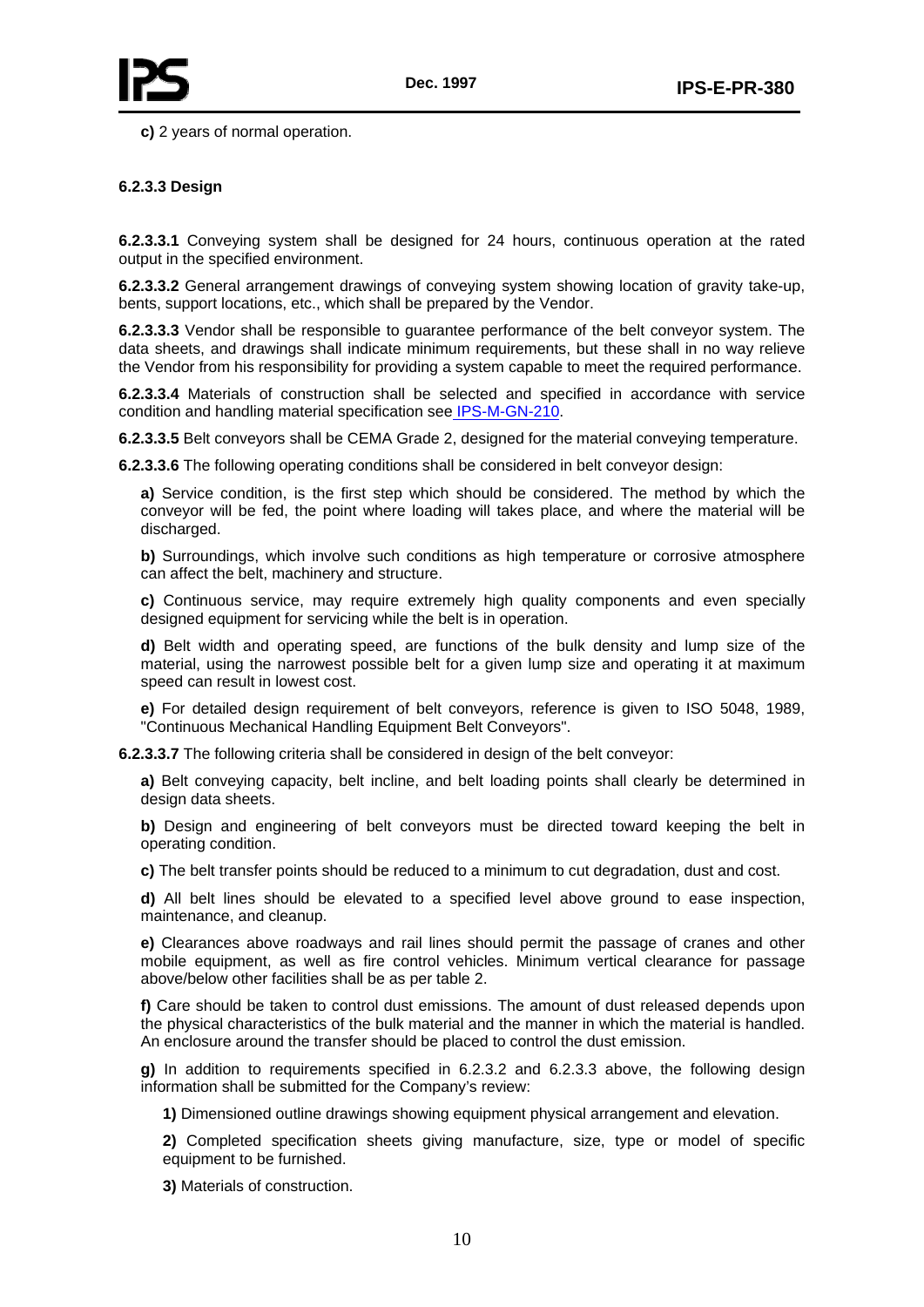- <span id="page-11-0"></span>**4)** Calculations and data necessary to support and interpret the calculations.
- **5)** Detailed drawing and data showing:
	- **a)** device for cleaning the conveying surface of the belt;
	- **b)** length of each type and size of belt to be furnished for field splices:
	- **c)** type and location of idlers;
	- **d)** seal and lubrication sign of idlers.

For further information reference is made to **IPS-M-GN-210**, "Material and Equipment Standard for Conveyors".

For general definitions and nomenclatures of the terms used under Clause 6 above, reference is given to ISO 2148, 1974, "Continuous Handling Equipment Nomenclatures".

### **TABLE 2 - MINIMUM VERTICAL CLEARANCE**

| <b>LOCATION</b>                                                                                                        | <b>MINIMUM CLEARANCE</b><br>(m) |
|------------------------------------------------------------------------------------------------------------------------|---------------------------------|
| a. Above major roads open to unrestricted traffic (such as periphery of<br>process Unit area limits)                   | 6.0                             |
| b. Within process Unit areas: above internal roadways provided<br>for access of maintenance and firefighting equipment | 3.5                             |
| c. Above walkways and elevated platforms                                                                               | 2.0                             |
| d. Under any low level piping in paved or unpaved areas                                                                | 0.6                             |

#### **6.2.4 Screw conveyors**

#### **6.2.4.1 General**

**6.2.4.1.1** The screw conveyor is one of oldest and most versatile conveyor types, it consist of a helicoid or sectional flight rotating in a stationary trough. Power to convey is transmitted through the pipe or shaft and is limited by the allowable size of this member.

**6.2.4.1.2** The allowable loading and screw speed are limited by characteristics of the material. Light, free-flowing, non-abrasive materials fill the trough deeply, permitting a higher rotating speed than with heavier and more abrasive materials. The manufacturer's recommendations should be considered in determining the allowable loading.

**6.2.4.1.3** In addition to their conveying ability, screw conveyors can be adapted to a wide variety of processing operations. Almost any degree of mixing can be achieved with screw conveyor.

**6.2.4.1.4** There is a diversified number of uses for screw conveyors, such as controlled heating or cooling, mixing, and blending. This Standard only applies to a screw conveyor used in horizontal or inclined position (up to approximately 20°) for a regular, controlled and continual supply of the bulk materials.

**6.2.4.1.5** Required power is made up of three components:

Ph : power necessary for the progress of the material.

Pn : drive power of the screw conveyor at no load.

Psr : power due to inclination.

calculation procedure of power required shall be as per 6.2.4.3.

**6.2.4.1.6** Variety of screw conveyors can be used for handling of solid materials, depending on the characteristics of the material to be conveyed. Typical screw conveyors with relevant nomenclature are given in ISO 2148, 1974, Clause 2.14.13, "Continuous Handling Equipment Nomenclatures".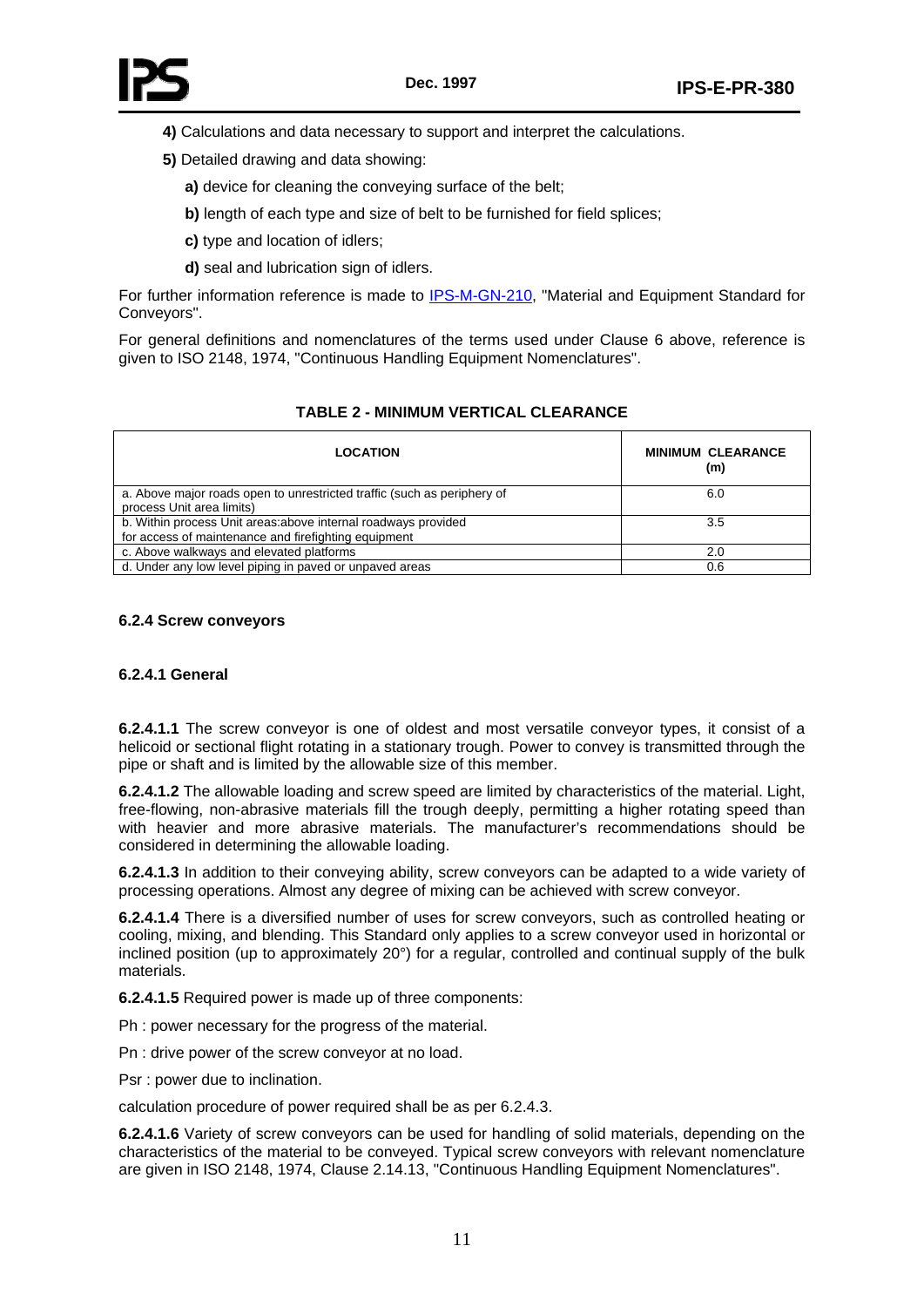#### **6.2.4.2 Field of application**

**6.2.4.2.1** The design calculations and requirements shall only be used for a screw conveyor, used in a horizontal or inclined position as specified in 6.2.4.4.

#### **Note:**

**Excluded from this Standard are the special screws for following special fields of application:** 

- **Extracting screws**
- **Calibrating screws**
- **Mixing screws**
- **Moistening screws**
- **Inclined screws (above 20°)**
- **Vertical screws.**

**a)** The nominal capacity of a screw conveyor Iv shall be obtained from the equation given under clause 6 of British Standard BS 4409, Part, 3 1982 and ISO 7119, 1981.

**b)** In selection of the trough filling coefficient the conditions specified in BS 4409, Part 3, 1982 or ISO 7119, 1981 shall be considered.

**c)** Screw shall have smooth flight surface in order to reduce friction and power consumption.

**d)** The peripheral speed of the screw should not be too high so as to prevent the material being thrown upwards which will spoil its transport. The peripheral speed should be chosen as a function of the screw diameter D, the physical properties of the material and the filling coefficient.

#### **6.2.4.3 Drive power of loaded screw**

**6.2.4.3.1** The total drive power of the loaded screw in kilowatts is given by the formula in Clause 8 of BS 4409, Part 3.

#### **6.2.4.3.2 Drive power due to progress of material PH**

**6.2.4.3.2.1** The power necessary for the progress of the material  $P_H$  should be obtained from the formulas given in Clause 8.1 of BS 4409, Part 3.

#### **6.2.4.3.3 Drive power of conveyor at no load PN**

The drive power  $P_N$  is very low compared to the power required for the progress of the material. This value is proportional to the diameter D and length of the screw L In practice it is given in kilowatts and should be obtained from the formula given under Clause 8.2 of BS 4409, Part 3.

#### **6.2.4.3.4 Power due to inclination Pst**

The power Pst in kilowatts, will be the product of the capacity W by the height H and by the acceleration due to gravity g. This value should be obtained from the formulas given under Clause 8.3 of British Standard BS 4409, Part 3.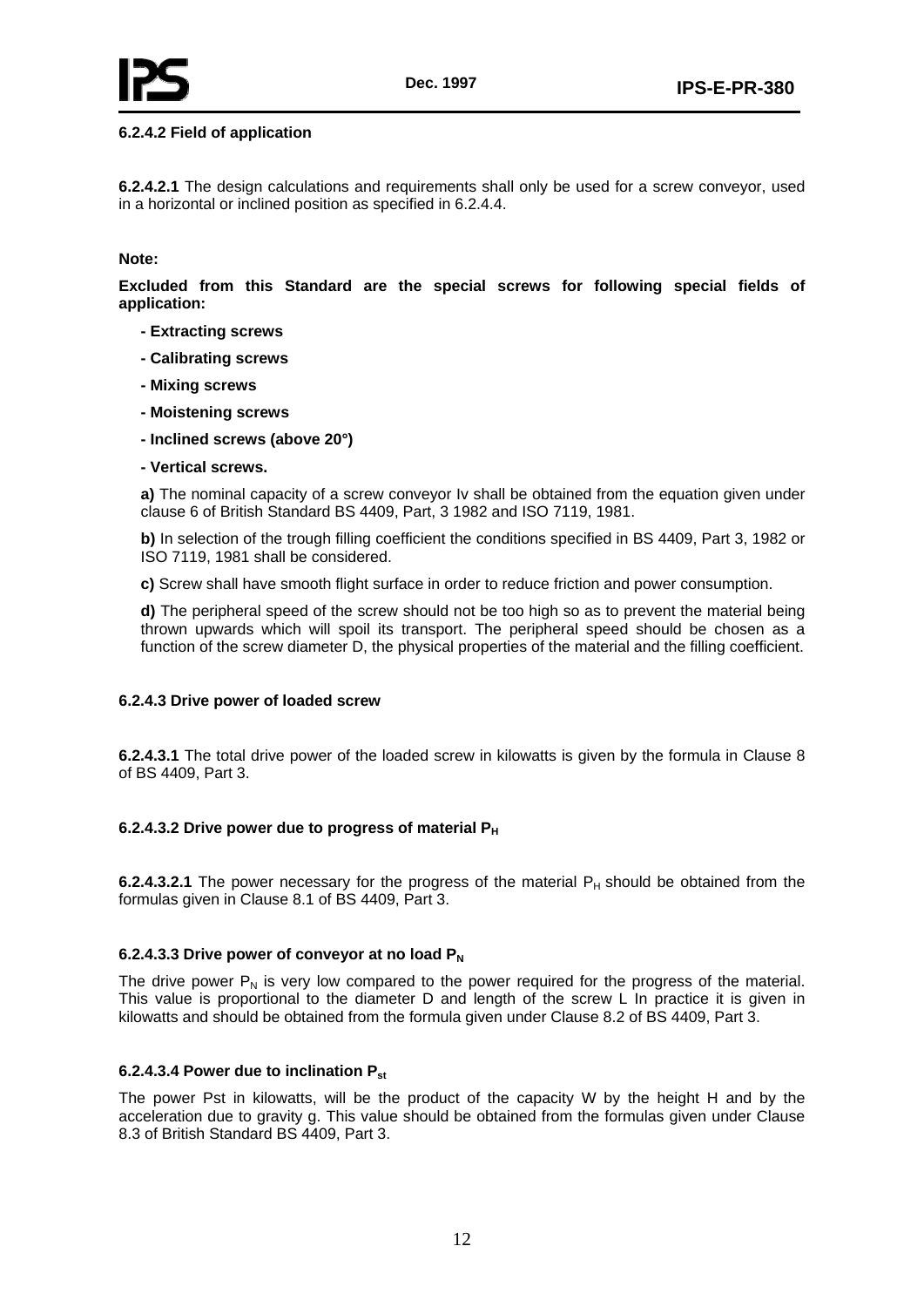<span id="page-13-0"></span>

#### **6.2.4.3.5 Total power necessary for the shaft of the screw conveyor**

The total power necessary is the sum of the various powers and should be obtained from the formula given under Clause 8.4 of British Standard BS 4409, Part 3.

#### **6.2.4.4 Design requirements**

**6.2.4.4.1** Screw conveyor enclosure shall be ANSI/CEMA, No. 350 Class III E for indoor or sheltered service, and Class IV E for outdoor applications.

**6.2.4.4.2** Enclosures shall be designed to allow access over the entire length of the conveyor.

**6.2.4.4.3** Screw conveyors shall be sized based on a trough loading of no greater than 30% of trough volume with the specified lowest material bulk density  $\rho$  (rho) exhibited during transport by the equipment.

**6.2.4.4.4** Design information to be submitted for review by the Company shall include but not be limited to the following:

- **a)** dimensioned outline drawings showing equipment physical arrangement and elevations;
- **b)** completed specification sheets giving manufacturer, size, type of modle of specific equipment;
- **c)** material of construction;
- **d)** calculations and data necessary to support and interpret the calculations.

For further information reference is made to IPS-M-GN-210, "Material and Equipment Standard for Conveyors".

#### **6.3 Continuous Handling Equipment or Pneumatic Conveyors**

#### **6.3.1 General**

**6.3.1.1** Pneumatic conveyors are commonly used to transport dry granular or powdered materials, both vertically and horizontally, to remote plant areas that would be hard to reach economically with mechanical conveyors.

**6.3.1.2** Pneumatic systems can be completely enclosed to prevent product contamination, material loss and dust emission. Furthermore, some materials are better protected from degradation when they are conveyed using an inert gas or dried air. Conveying rates are comparable to those for most mechanical conveyors.

#### **6.3.2 Advantages and disadvantages of pneumatic conveyors**

**6.3.2.1** Pneumatic conveying offers the following advantages:

#### **a) Flexibility**

The system can follow any route; a change in flow direction is achieved by simple addition of a pipe bend; it is relatively easy to extend pipeline length.

#### **b) Pollution-free Transport**

Because solids are contained in a closed conduit, toxic materials can be transported safely and the product is also protected from environmental contamination.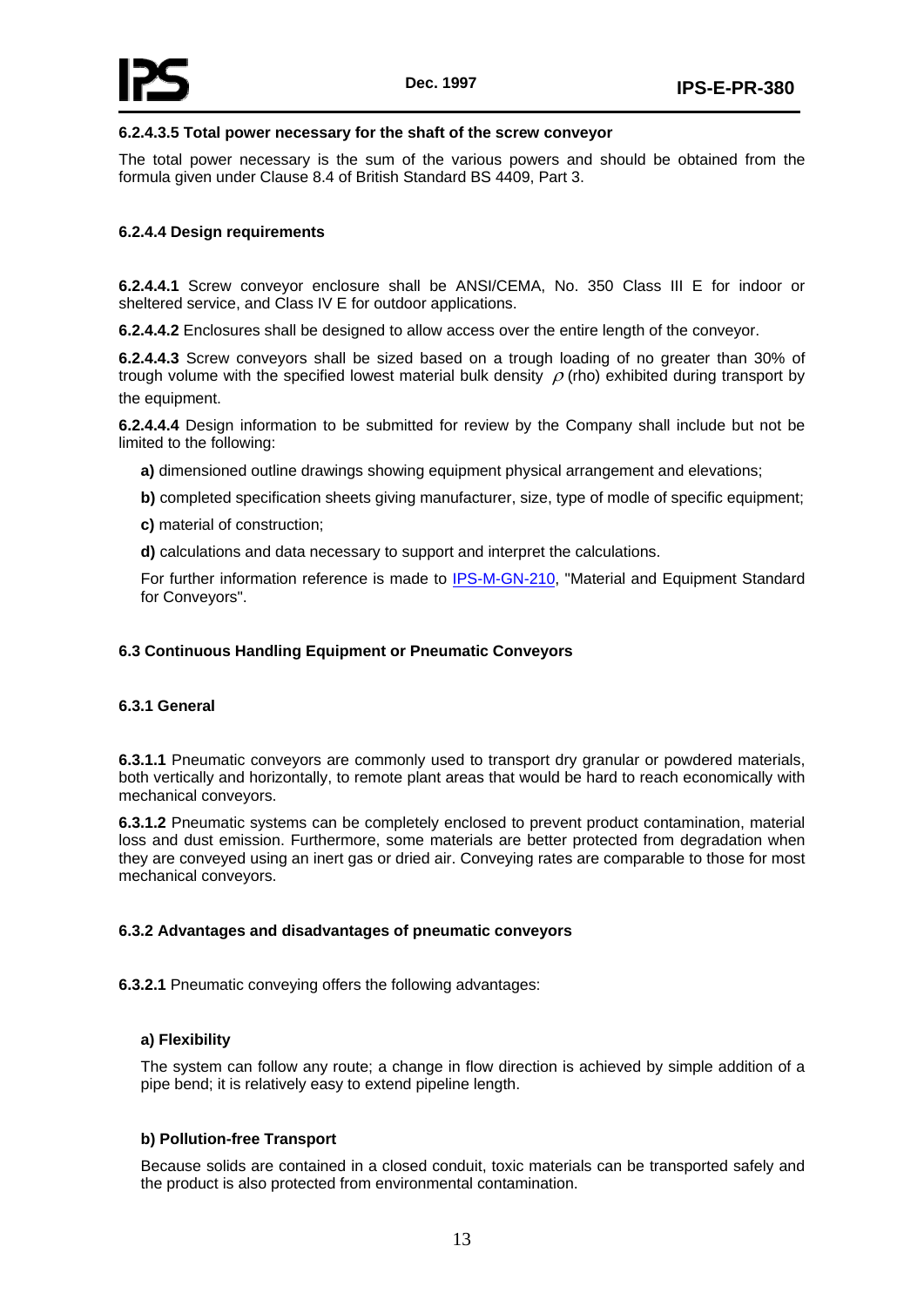<span id="page-14-0"></span>

#### **c) Reduction in manpower and minimal maintenance**

Pneumatic conveying systems have virtually no moving parts, require minimal maintenance, and have relatively modest manpower requirements.

## **d) Control**

With the latest feeding techniques, pneumatic conveying systems can be easily integrated into modern chemical plants employing sophisticated process control.

#### **e) Range of products transported**

Pneumatic conveying techniques have been successfully applied to a wide range of products. Modern handling techniques have facilited the transportation of flakes, powders and granules.

**6.3.2.2** The pneumatic conveyors may also offer certain disadvantages as:

#### **a) Higher power consumption**

When compared with other mechanical handling systems.

#### **b) Limited distances**

Pneumatic handling techniques are generally limited to the indoor transportation of materials, although there are systems operating which move products over a maximum distance of 4000 m.

#### **c) Limited throughput**

Pneumatic conveying techniques are best suited to handling products at rates of hundreds, rather than thousands of tonnes per hour.

#### **6.3.3 Types of pneumatic conveying systems**

**6.3.3.1** Pneumatic conveyors are classified according to following basic types:

#### **a) Pressure system**

**1)** In pressure systems (see Fig. 2a) material is droped into air stream (at above atmospheric pressure) by a rotary air-lock feeder. The velocity of the stream maintains the bulk material in suspention until it reaches the receiving vessel, where it is separated from air by means of cyclone or air filter.

**2)** Pressure systems are used for free flowing materials of almost any particle size, up to 6.35 mm. These systems are favored When one source must supply several receivers. Conveying air is usually supplied by positive-displacement blowers.

#### **b) Vacuum systems**

**1)** Vacuum systems (see Fig. 2b) are characterized by material moving in an air stream of pressure less than ambient. The advantages of this type are that, all the pumping energy is used to move the product, and that material can be sucked into the conveyor line without the need of conveying feeder.

**2)** Vacuum systems are typically used when flows do not exceed 7000 kg/h. The equivalent conveyor length is less than 305 m. They are widely used for finely devided materials.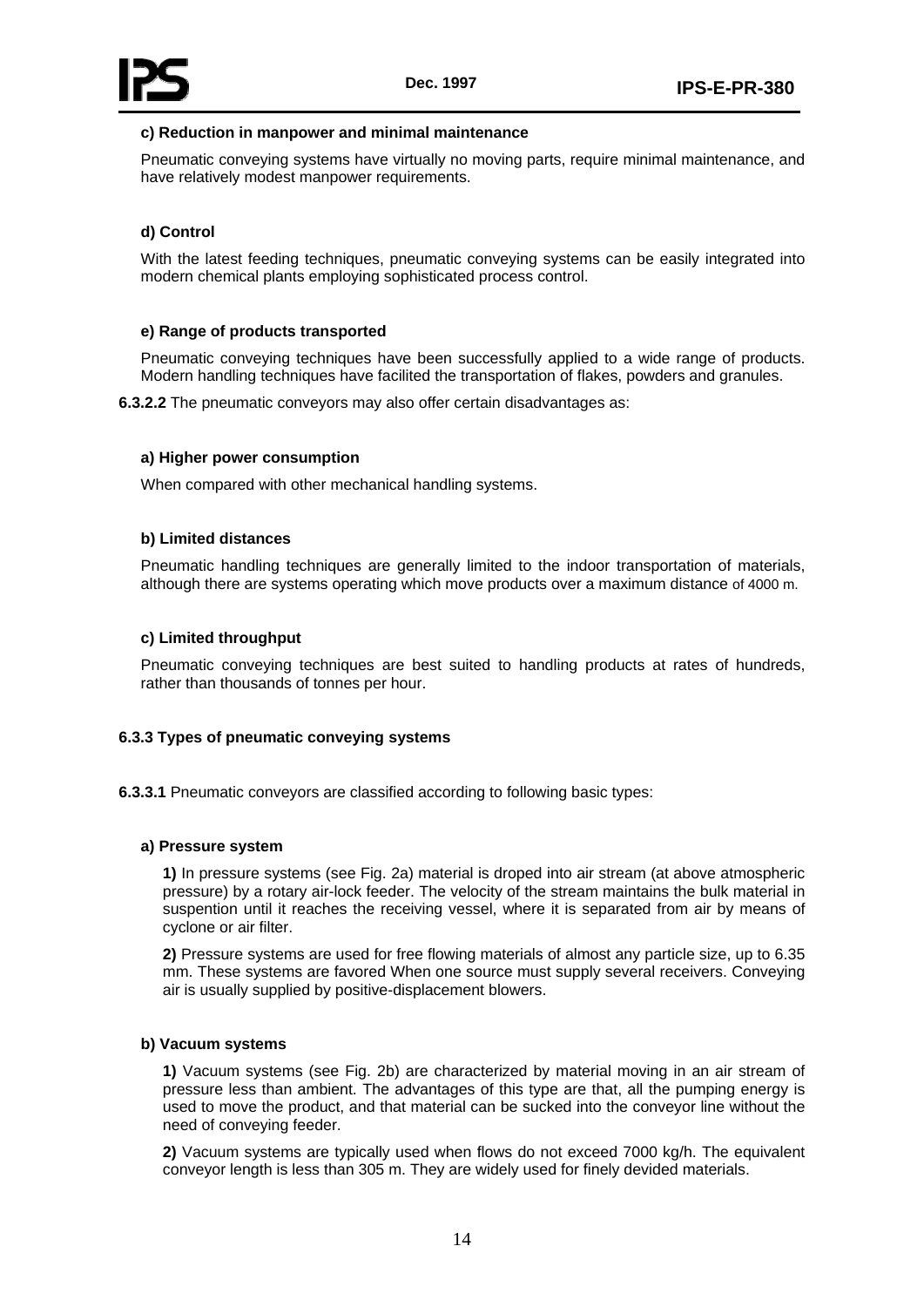**3)** Vacuum systems are designed with special interest for flows under 7.6 kg/min. used to transfer materials short distances from storage bins or bulk containers to process Units. These type of conveyors are widely used in plastics and other processing operations where the variety of conditions requires flexibility in choosing pickup devices, power sources, and receivers.

#### **c) Pressure-Vacuum systems**

**1)** Combined pressure-vacuum systems (see Fig. 2c) combine the best of both the pressure and vacuum methods. A vacuum is used to induce material into the conveyor and move it a short distance to a separator. Air passes through a filter and into the suction side of a positive displacement blower.

**2)** The most typical application is the combined bulk vehicle unloading and transferring to product storage, (see Fig. 2d).

#### **d) Fluidizing systems**

**1)** Fluidizing systems generally convey pre fluidized, finely devided non free flowing materials over short distances, such as from storage bins to the entrance of a main conveying system.

Fluidizing is accomplished by means of a chamber in which air is passed through a porous membrane that form the bottom of the conveyor (see Fig. 2e).

**2)** Pre fluidizing has the advantage of reducing the volume of conveying air needed, consequently less power is required.

**3)** The most common application of this type of conveyor is the well-known railroad airslide covered hopper car.



**PRESSURE SYSTEM Fig. 2a**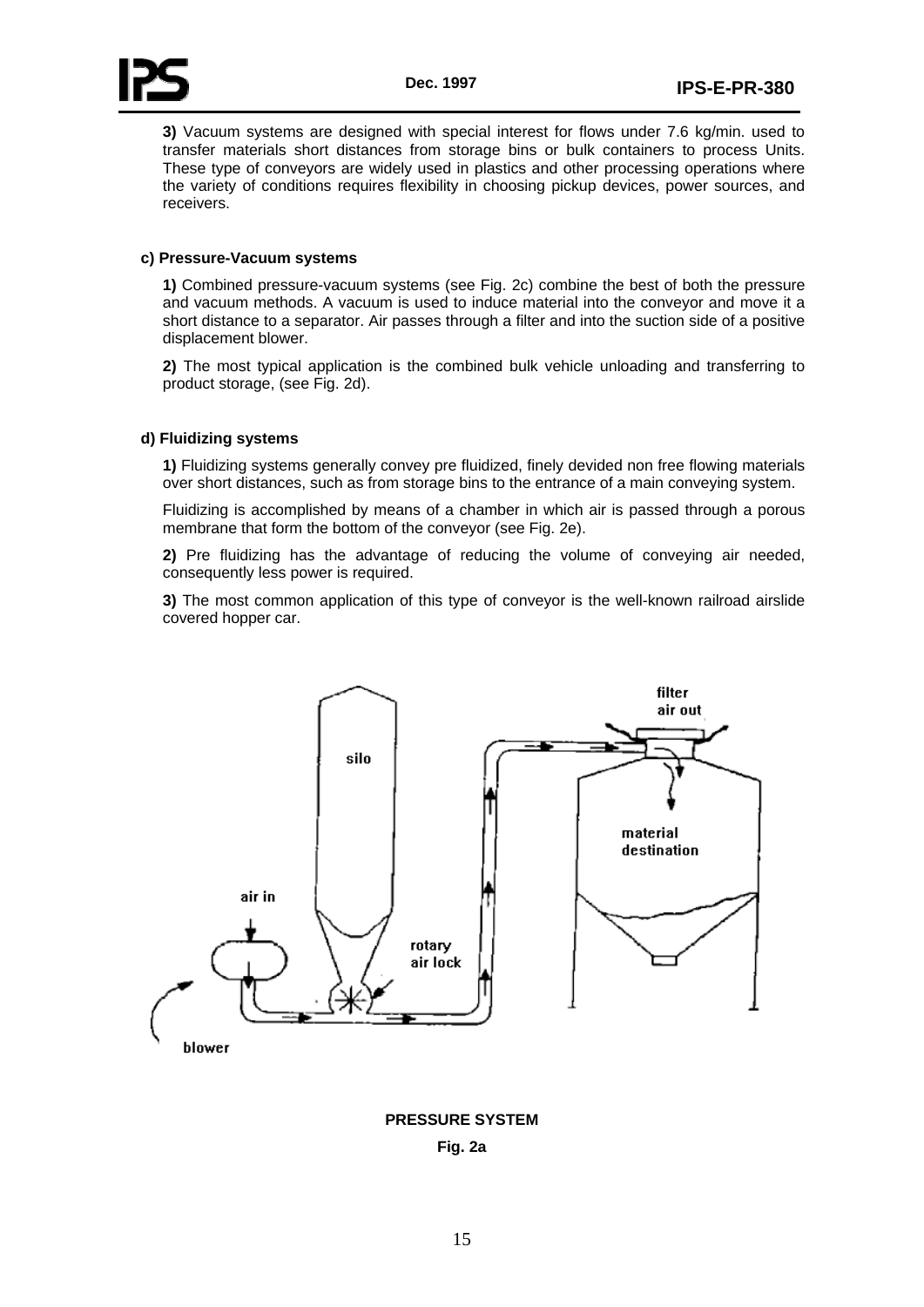



# **VACUUM SYSTEM Fig. 2b**



**PRESSURE-VACUUM Fig. 2c**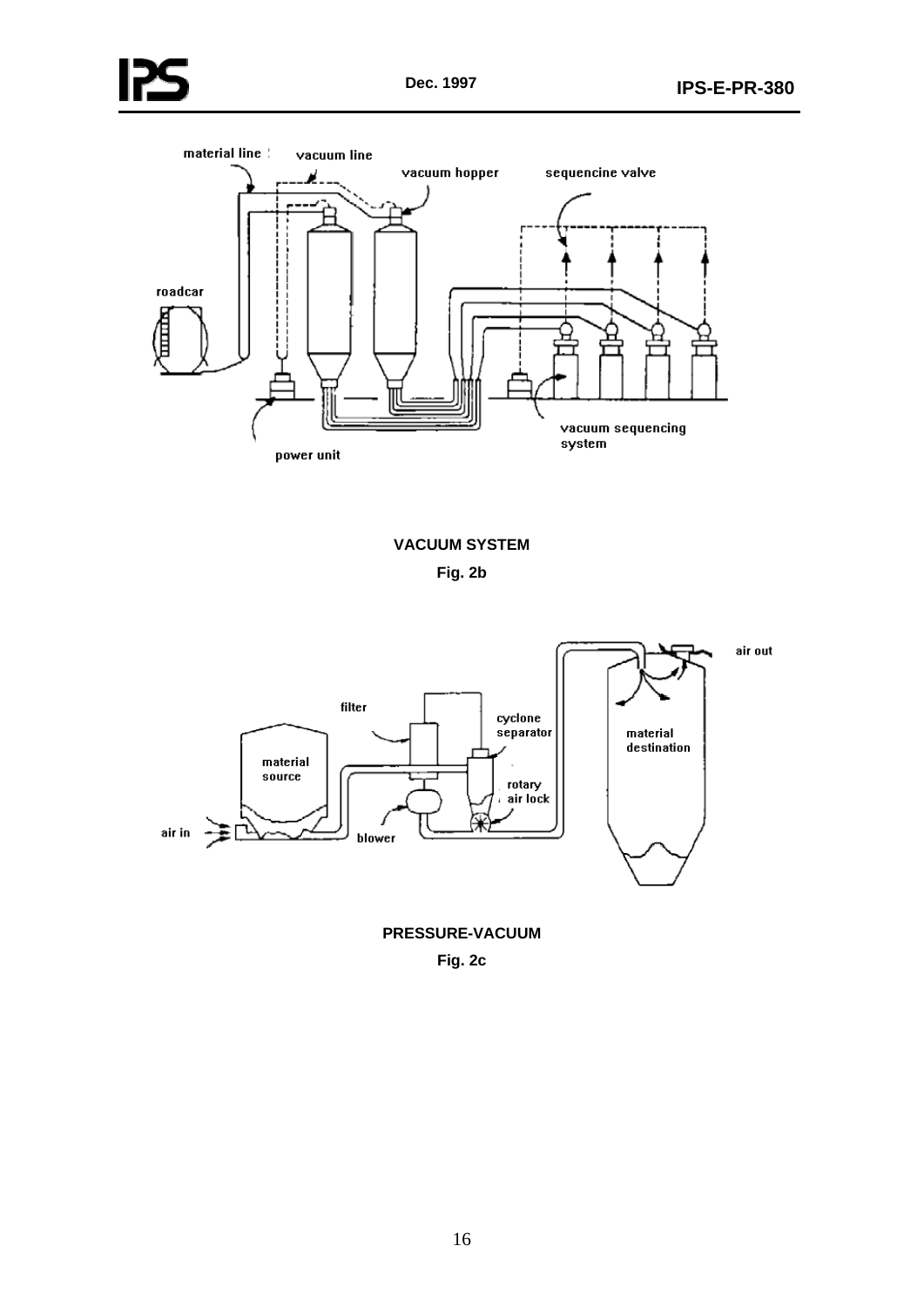<span id="page-17-0"></span>



**Fig. 2d** 



#### **FLUIDIZING SYSTEM**

**Fig. 2e** 

#### **6.3.4 Effects of material properties**

**6.3.4.1** The properties of a material decide whether or not it can be successfully conveyed. Material properties are used in determining of the type of system required and the design details of auxiliary equipment.

**6.3.4.2** Material properties should properly be analyzed according which, the system capacity, power demand and other effects to be considered. A summary of how material properties affect the design of a pneumatic conveyor is shown in Table 3.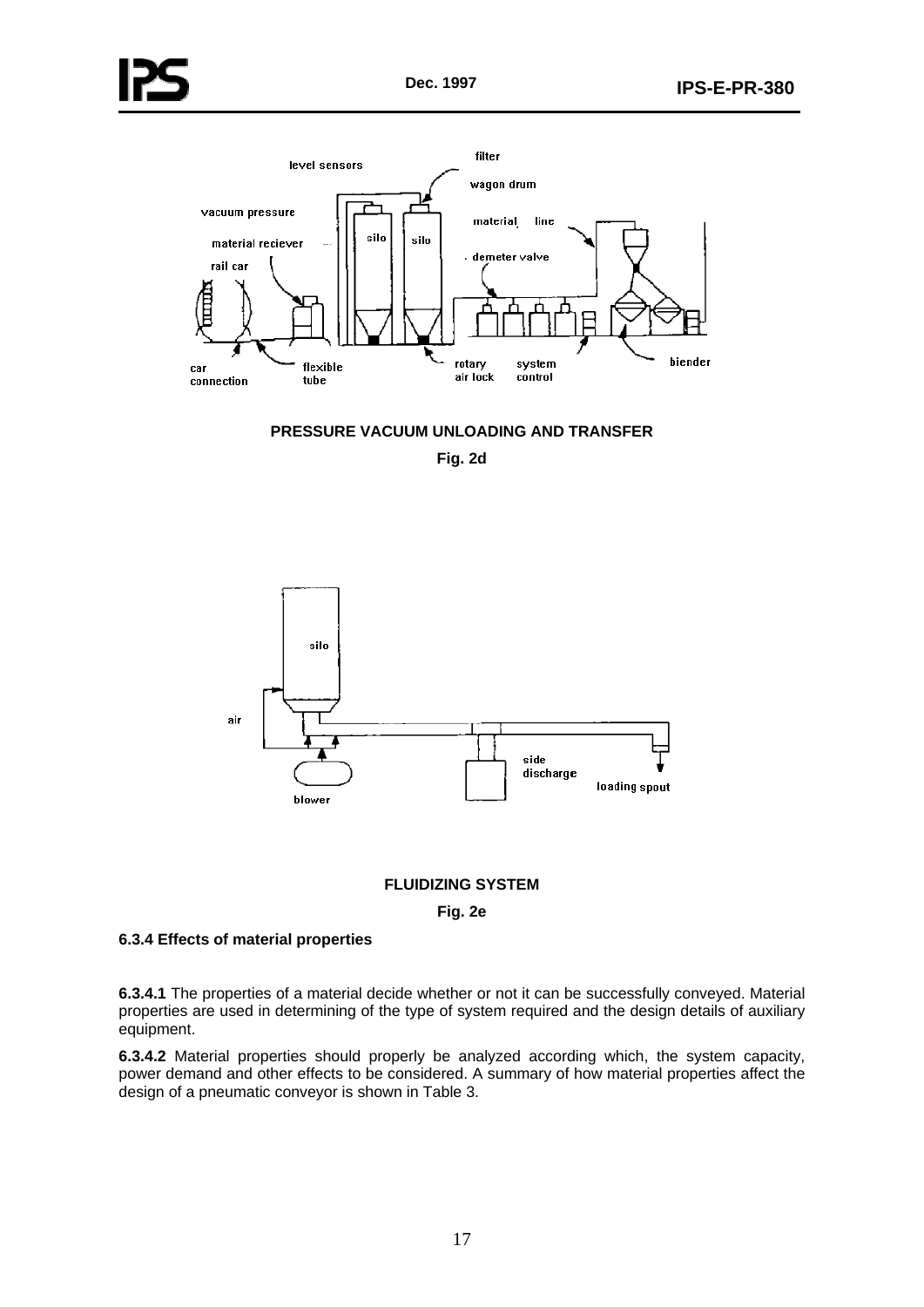<span id="page-18-0"></span>

## **TABLE 3 - EFFECTS OF MATERIAL PROPERTIES ON SELECTION OF PNEUMATIC EQUIPMENT**

| <b>PROPERTY</b>                                                                                                              | <b>USED TO DETERMINE</b>                                                                                                                                                                              |
|------------------------------------------------------------------------------------------------------------------------------|-------------------------------------------------------------------------------------------------------------------------------------------------------------------------------------------------------|
| Relative density (specific gravity)                                                                                          | Power and air requirements                                                                                                                                                                            |
| Settled specific mass                                                                                                        | Power and air requirements                                                                                                                                                                            |
| Aerated specific mass                                                                                                        | Bin and hopper volumes; feeder capacities                                                                                                                                                             |
| Sieve analysis-complete spectrum down to +325 mesh and<br>average particle size in micrometers (microns) through 325<br>mesh | Dust collection requirements; feeder clearances; type of seals at<br>points of air pressure differential; type of bearing protection required,<br>power requirements                                  |
| Abrasiveness relative to a commonly known abrasive material                                                                  | Type of conveying system materials of construction; type of feeder;<br>type of seals at points of air pressure differential; type of bearing<br>protection required; power requirements               |
| Moisture content and rate of deliquescence                                                                                   | Type of conveying system; dust collection requirements; storage<br>turnover requirements; air drying and bin venting requirements, type<br>of feeder; necessity for flow inducers in bins and hoppers |
| pH or corrosiveness relative to some well-known acid                                                                         | Materials of construction; air drying and venting requirements                                                                                                                                        |
| Tackiness relative to some well-known sticky material                                                                        | Type of conveying system; air drying and venting requirements; type<br>of dust collection system                                                                                                      |
| Aeration and deaeration characteristics                                                                                      | Type of conveying system; type of flow inducers in bins and<br>hoppers; type of level indicator, design of chutes from bins and<br>hoppers; requirements for deareation                               |
| Angle of repose                                                                                                              | Design of bins and hoppers; type of flow inducers in bins and<br>hoppers                                                                                                                              |
| Toxicity                                                                                                                     | Type of dust collection; type of flow inducers in bins and hoppers                                                                                                                                    |
| Temperature limitations                                                                                                      | Requirements for cooling conveying air; insulation requirements for<br>bins, dust collectors and ducts                                                                                                |
| Crystal structure or form of particles                                                                                       | Type of conveying system; type of feeder; form of piping system                                                                                                                                       |
| Absorption of odors                                                                                                          | Location and type of conveying air filters                                                                                                                                                            |
|                                                                                                                              |                                                                                                                                                                                                       |

#### **6.3.5 Design considerations**

**6.3.5.1** The energy needed to operate the system shall be assessed for:

**a)** to ensure that the most efficient system is chosen;

**b)** to make an accounting of the utility requirements that must be furnished i.e., electric power and compressed air.

**6.3.5.2** The actual brake horse power (in kilowatts) necessary to develop the required air horse power (in kilowatts) depends on the volumetric and mechanical efficiencies of the air mover. In estimating power requirements, the following efficiencies may be used:

**a)** 76% for reciprocating compressors.

**b)** 67% for sliding-vane compressors.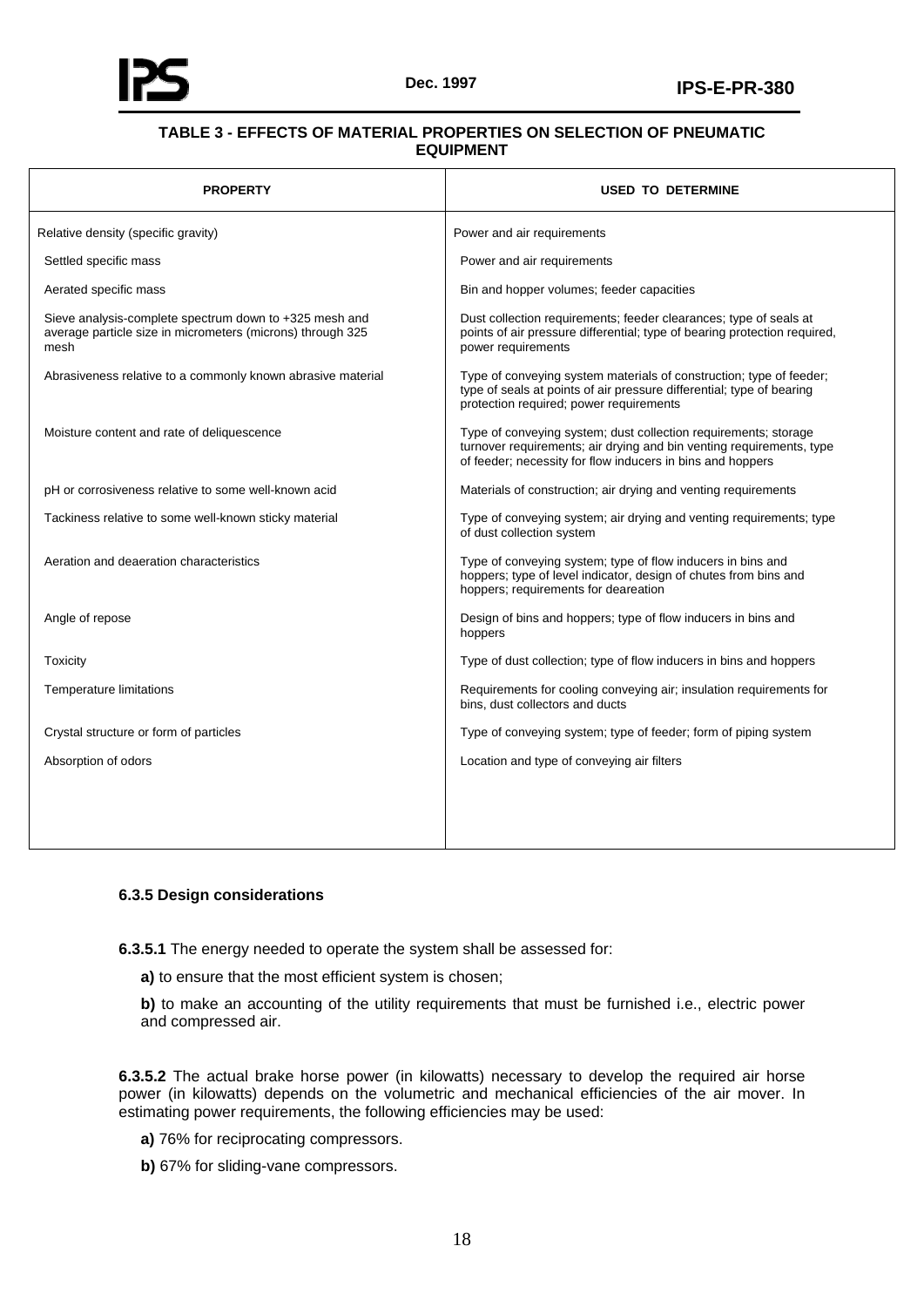<span id="page-19-0"></span>

- **c)** 65% for positive displacement blowers with lobed impellers.
- **d)** 70% for positive displacement blowers with meshed screws.
- **e)** 64% for fans with radial blades.

**6.3.5.3** In any air mover used for pneumatic conveying, the volume of air entering the pipeline must equal the mass rate of flow required to maintain the material to air ratio of the conveying system at Standard Conditions.

**6.3.5.4** All of the calculation procedures and specific design equations used by the Vendor for determining of:

- **a)** volume of air entering the air mover;
- **b)** power consumption;
- **c)** pressure drop.

Should be provided for the Company's review and all design basic data and information should be included in data sheets relevant to specific equipment and conveying lines.

**6.3.5.5** Since pneumatic conveyors and their component, are subject to continual improvements by a fast-changing supplier industry, Vendor manufacturers should be invited to submit alternative designs.

# **TABLE 4\* - AIR VELOCITIES NEEDED TO CONVEY SOLIDS**

#### **AND VARIOUS BULK DENSITIES**

| <b>BULK DENSITY</b>                                                        | <b>AIR VELOCITY</b>                                                                 | <b>BULK DENSITY</b>                                                          | <b>AIR VELOCITY</b>                                                          |
|----------------------------------------------------------------------------|-------------------------------------------------------------------------------------|------------------------------------------------------------------------------|------------------------------------------------------------------------------|
| (kg/m <sup>3</sup> )                                                       | (m/min.)                                                                            | (kg/m <sup>3</sup> )                                                         | (m/min.)                                                                     |
| 160<br>240<br>320<br>400<br>480<br>640<br>720<br>800<br>880<br>960<br>1040 | 884<br>1094<br>1256<br>1402<br>1539<br>1780<br>1882<br>1981<br>2072<br>2179<br>2270 | 1120<br>1200<br>1280<br>1360<br>1440<br>1600<br>1680<br>1760<br>1840<br>1920 | 2347<br>2438<br>2515<br>2591<br>2652<br>2804<br>2880<br>2957<br>3118<br>3200 |

\*Table 4 present air velocities for some conveying system.

## **7. HANDLING BULK MATERIALS IN PACKAGES AND CONTAINERS**

#### **7.1 Main Factors**

Main factors that should be considered during the selection process are:

**7.1.1** Product properties with respect to its handling process to (CEMA) codes.

**7.1.2** If a product is defined to be poisonous, flammable or oxidizing, special consideration must be given to potential hazards. The container must then meet the regulations for transportation as a Dangerous Article, set forth by internationally accepted bodies and organizations such as International Air Transportation Association (IATA) and Civil Aeronautics Board (CAB), and such others.

**7.1.3** Transport and storage of a highly degradable pelletized product in bags may present the risk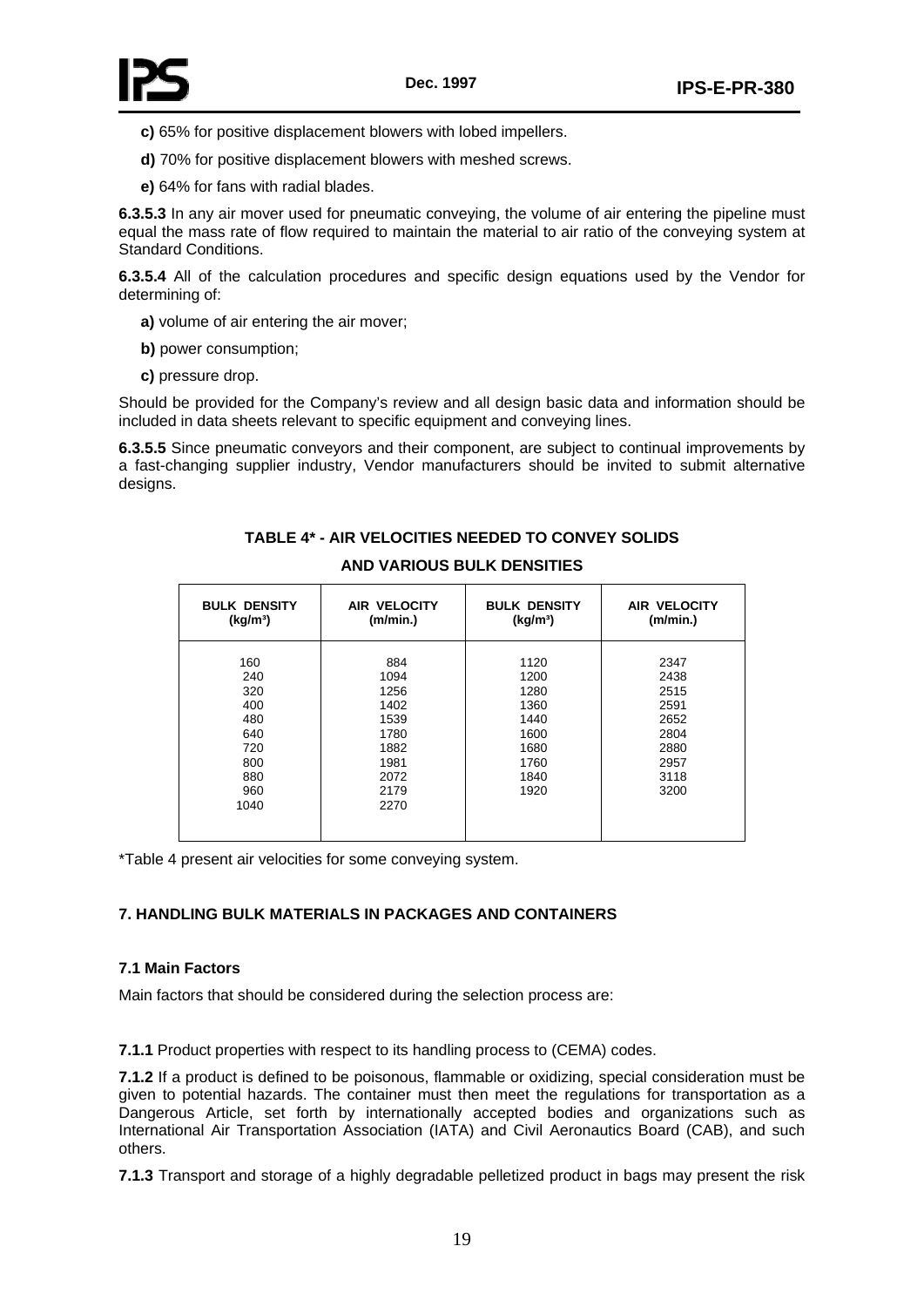<span id="page-20-0"></span>of breakage, specially if the bags are shipped across the country or must frequently be rehandled. So, particular attempt should be made for container selection on the basis of straight forward analysis of practical limitations on container applicability.

**7.1.4** Materials that pack under pressure should not be packaged in containers that are stored in such manner as to foster consolidation.

#### **7.2 Selection of Container**

**7.2.1** The cost of the product and the cost of the container, must be factored into economic evaluations.

#### **Note:**

**(As a general guidance, low-selling-price products are seldom found in the more expensive containers. Such containers are generally associated with a comparatively expensive product, or with special conditions that justify their higher costs).** 

#### **7.2.2 Paper bag**

**7.2.2.1** Paper bag, is the most versatile and economical package available for storing and handling a wide variety of powdered, granular, prilled, or lump bulk products carring the following advantages:

**a)** It can be manufactured in variety of sizes and strengths.

**b)** Full bags can be dense-packed and stacked for efficient use of storage spare; empty bags require very little space.

**c)** Outer surface bags can be specially treated to resist abrasion, scuffing and insect infestation.

**d)** Special barrier sheets can be built into the bag to prevent passage of moisture and odors, to resist penetration by grease and oil.

**7.2.2.2** The following basic factors should be considered in sizing of the paper bags:

- **a)** What mass of bags are most convenient for the customers.
- **b)** The product bulk density before and after bagging.
- **c)** The bag size which fits the available pallets. d) The kind of filling equipment.
- **e)** Pallet size which best fits the truck, rail units or other transport means.
- **f)** The height of stacked pallets with concern on the saftey measures.
- **g)** The best bag-loading pattern.

#### **7.2.3 Fiber drums**

**7.2.3.1** Fiber drums are rigid containers which are used widely for handling and storing of bulk-solid products with the following foremost advantages and disadvantages:

**a)** Light mass.

- **b)** Economy.
- **c)** Readiness for filling with no setup or assembly required.
- **d)** They can be stacked several tiers high.
- **e)** One disadvantage of fiber drums is that empty units require a great deal of storage area.